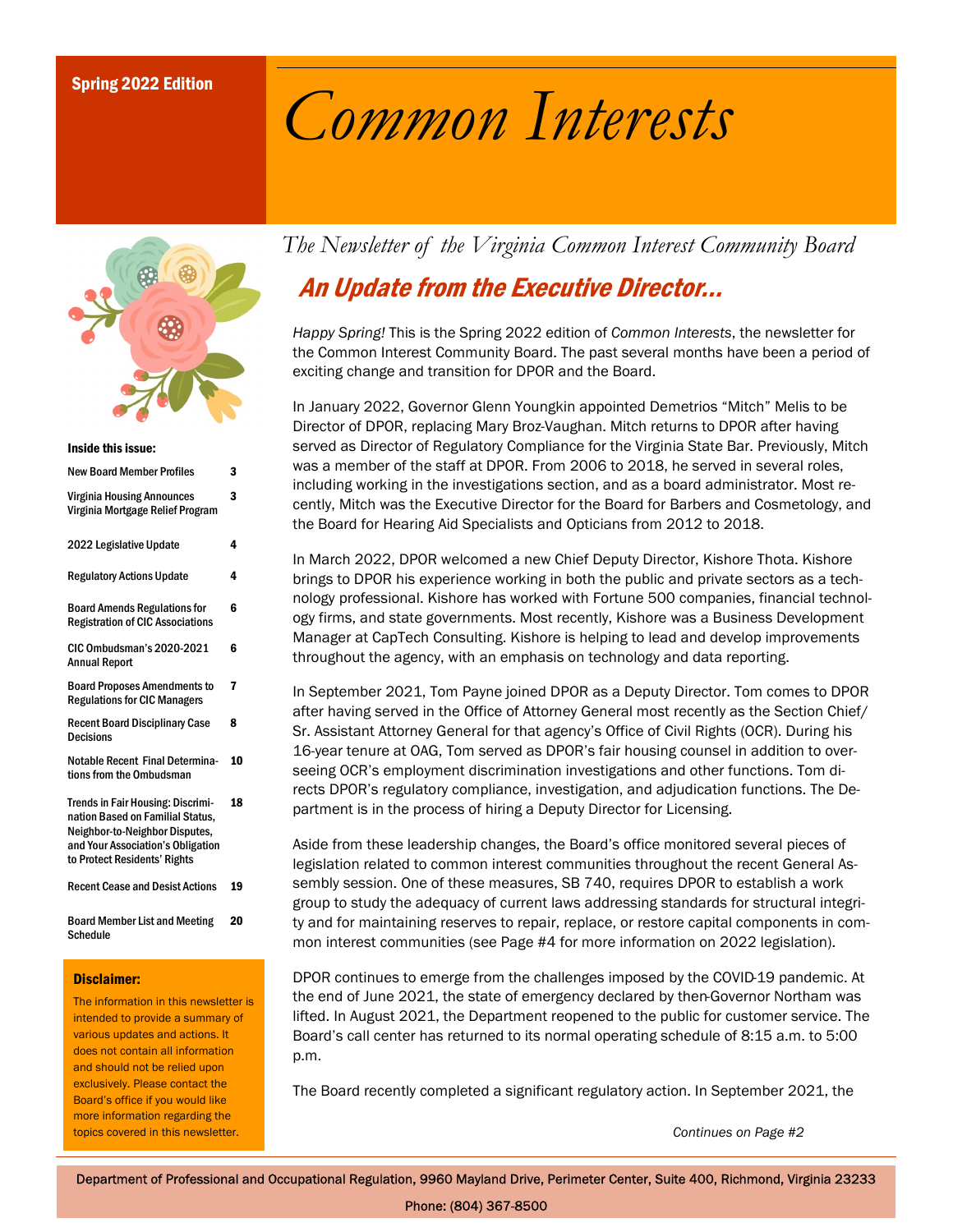#### Continued from First Page

regulations governing registration of common interest community associations were amended. Among other changes, the name of these regulations was changed from Common Interest Community Management Information Fund Regulations to the more accurately titled Common Interest Community Association Registration Regulations (see Page #6 for more details on these changes).

The Board is also in the middle of a significant regulatory action related to the licensure regulations for common interest community managers. This past fall and winter, a regulatory review panel performed a review of the Common Interest Community Manager Regulations, and recommended proposed amendments to the Board. At its most recent meeting in March 2022, the Board approved many of these recommendations for the next stage of the regulatory process (see Page #7 for more details on this action).

In other Board news, the Board welcomed the appointment of its newest member, Matt Durham, during its March 2022 meeting. In November 2021, then-Governor Ralph Northam appointed Mr. Durham to fill a vacant citizen member seat on the Board. Governor Northam also reappointed Anne M. Sheehan and Katherine E. (Katie) Waddell. Ms. Sheehan, a CPA, was appointed to a first full four-year term on the Board, after having been previously appointed to complete an unexpired term. Ms. Waddell, a citizen member, was reappointed to a second four-year term.

At its March meeting, the Board also recognized the contributions of Tanya Pettus, who had served as the administrative assistant for the Board's office since 2015. In 2021, Tanya was promoted to the position of Board Administrator for the Board for Waterworks and Wastewater Works Operators, and Onsite Sewage System Professionals, and for the Virginia Board for Asbestos, Lead, and Home Inspectors. Tanya has worked double duty over the course of the last year-plus while recruitment and hiring of her replacement was in process.

I remain proud to say that the Board and staff have continued to demonstrate poise, perseverance, and adaptability over the last year as we have withstood the challenges brought on by the pandemic. As always, our office and the Office of the Common Interest Community Ombudsman remain here to serve regulants, association members, and members of the public.

Wishing everyone a joyous and safe spring and summer,

- Trisha Lindsey

Executive Director

Common Interest Community Board



### About the Newsletter

Common Interests is produced by the staff of the Common Interest Community Board's office. The newsletter does not have an established publication schedule, though staff aims to publish the newsletter at least semi-annually. To receive notification regarding the publication of upcoming editions of the newsletter, please register as a public user at the Virginia Regulatory Town Hall website. Registered users of the site will also receive important updates from the Board, including notices of regulatory action and changes to board-issued documents. To register with Town Hall, visit its website at: http://townhall.virginia.gov/L/Register.cfm. Staff also welcomes input from the public regarding topics for upcoming editions of the newsletter. You may submit any ideas for future articles or other suggestions for the newsletter to the Board's email: CIC@dpor.virginia.gov.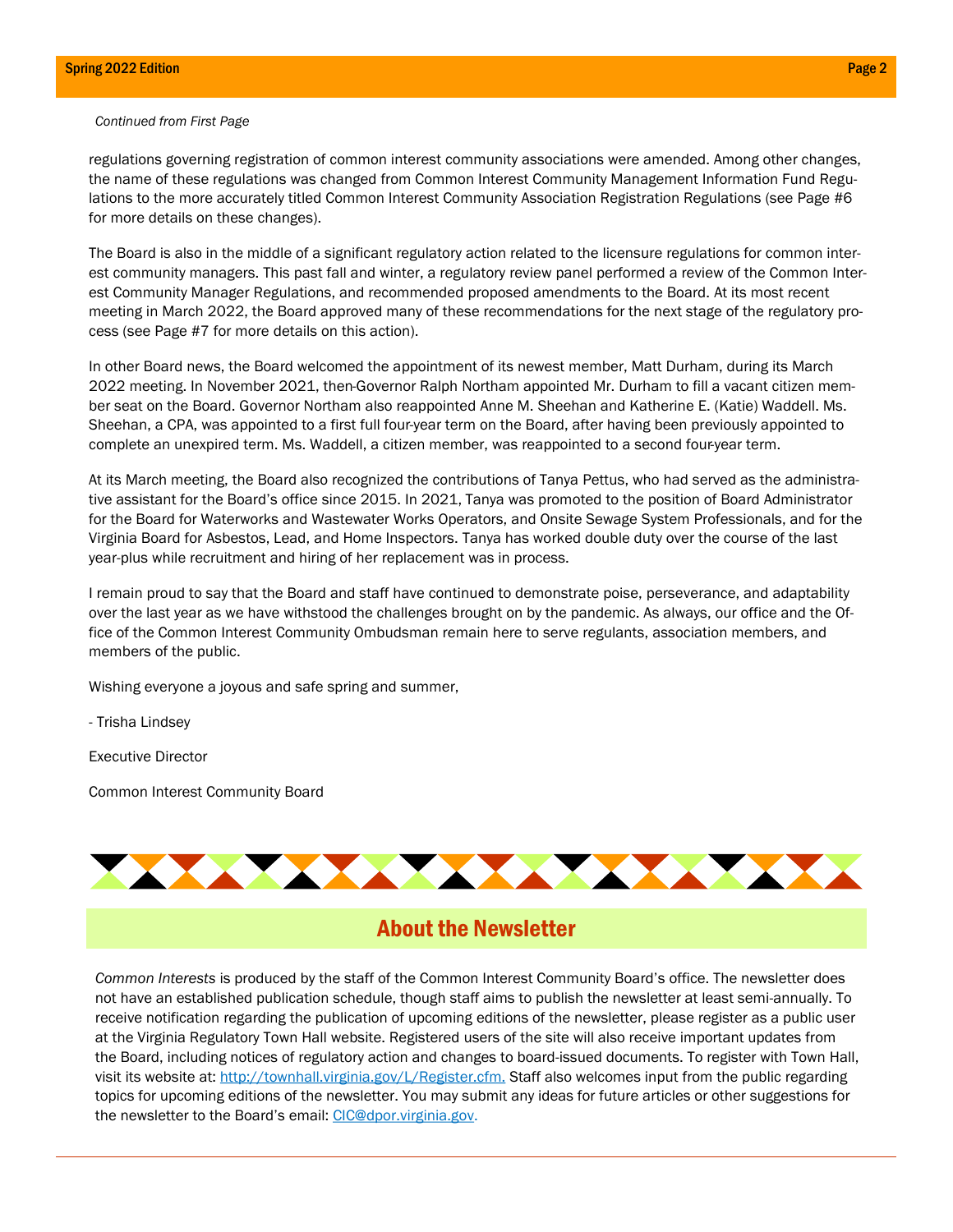### New Board Member Profiles

In 2021, Governor Ralph Northam appointed two new citizen members to the Common Interest Community Board.

Eileen M. Greenberg, Citizen Serving on an Association Board, Unexpired term ends on June 30, 2022.

On May 7, 2021, the Governor's office announced the appointment of Eileen M. Greenberg of Alexandria to fill a vacancy created by the departure of Board Member Tom Burrell. Ms. Greenberg is a citizen who serves on an association's governing board. Ms. Greenberg is a native of New York City. When she was 14 years old, Ms. Greenberg and her family moved to Tucson, Arizona. In 1969, Ms. Greenberg graduated from the University of Arizona with Bachelor of Science in Elementary Education. Ms. Greenberg began her education career in Tucson, before moving to Bloomington, Indiana. In 1975, Ms. Greenberg moved to Fredericksburg, Virginia. In 1998, Ms. Greenberg moved to Alexandria, Virginia, where she taught elementary school for the Alexandria City Public School system until her retirement in 2012. Ms. Greenberg became an owner in the Watergate at Landmark Condominium in 2002. Ms. Greenberg is a board member and Vice-President of the unit owners' association. Prior to her appointment to the Board, Ms. Greenberg previously served as a member of the CIC Board's Reserve Study Guidelines Committee in 2019, and helped develop the Guidelines for the Development of Reserve Studies for Capital Components, which was published in September 2019. In her role as a Board member, Ms. Greenberg recently served on the Board's CIC Manager Regulatory Review Committee. When she is not working as a member of her association's board, Ms. Greenberg pursues her passion for music. Ms. Greenberg is a member and soloist for The Alexandria Singers, the only show choir in the DMV area. She is also an adult student at Levine Music School, performing personal cabaret shows and for Levine's Cabaret Show for Senior Citizens. Ms. Greenberg was also a volunteer cantorial soloist for many years at synagogues in Fredericksburg, and Washington, D.C. Since 2006, Ms. Greenberg has been a student of ballroom dance.

Matt Durham, Citizen Residing in a CIC, First four-year term ends on June 30, 2025.

On November 19, 2021, the Governor's office announced the appointment of Matt Durham of Potomac Falls to fill a vacant citizen member seat. Mr. Durham is an analyst relations expert with a broad and deep experience in enterprise software. Mr. Durham's educational background includes a Bachelor of Arts in Anthropology from the University of Michigan, a Master of Arts in International Studies from the Josef Korbel School of International Studies at the University of Denver, and the Aresty Institute of Executive Education at the University of Pennsylvania's Wharton School. Mr. Durham has been a top analyst relations executive at SAP, ServiceNow, and five other companies, and has over a decade of executive leadership at the Vice-President and Senior Vice-President levels. Mr. Durham resides in the Cascades Community Association, a property owners' association with more than 6,600 homes and about 25,000 residents. Mr. Durham has served as the President of the association's board of directors since 2016. He is also a member of the board of directors for the Community Foundation for Loudoun and Northern Fauquier Counties. Prior to his appointment to the CIC Board, Mr. Durham participated as a member of the Board's CIC Manager Regulatory Review Committee.

### Virginia Housing Announces Virginia Mortgage Relief Program

In February 2022, Virginia Housing, a state agency, announced that the Virginia Mortgage Relief Program (VMRP) was live and accepting applications from the general public. VMRP uses funds awarded to the Commonwealth of Virginia by the United States Treasury as part of COVID-19 relief to support homeowners facing housing instability as a result of the pandemic. Virginia Housing is using the funds to assist eligible Virginians to help prevent or ease mortgage delinquencies, defaults, foreclosures, and displacement resulting from the pandemic. VMRP also allows for payment of qualified expenses such as homeowner's association fees, condominium association fees or common charges, including for lien extinguishment. For more information, please visit https://www.virginiamortgagerelief.com.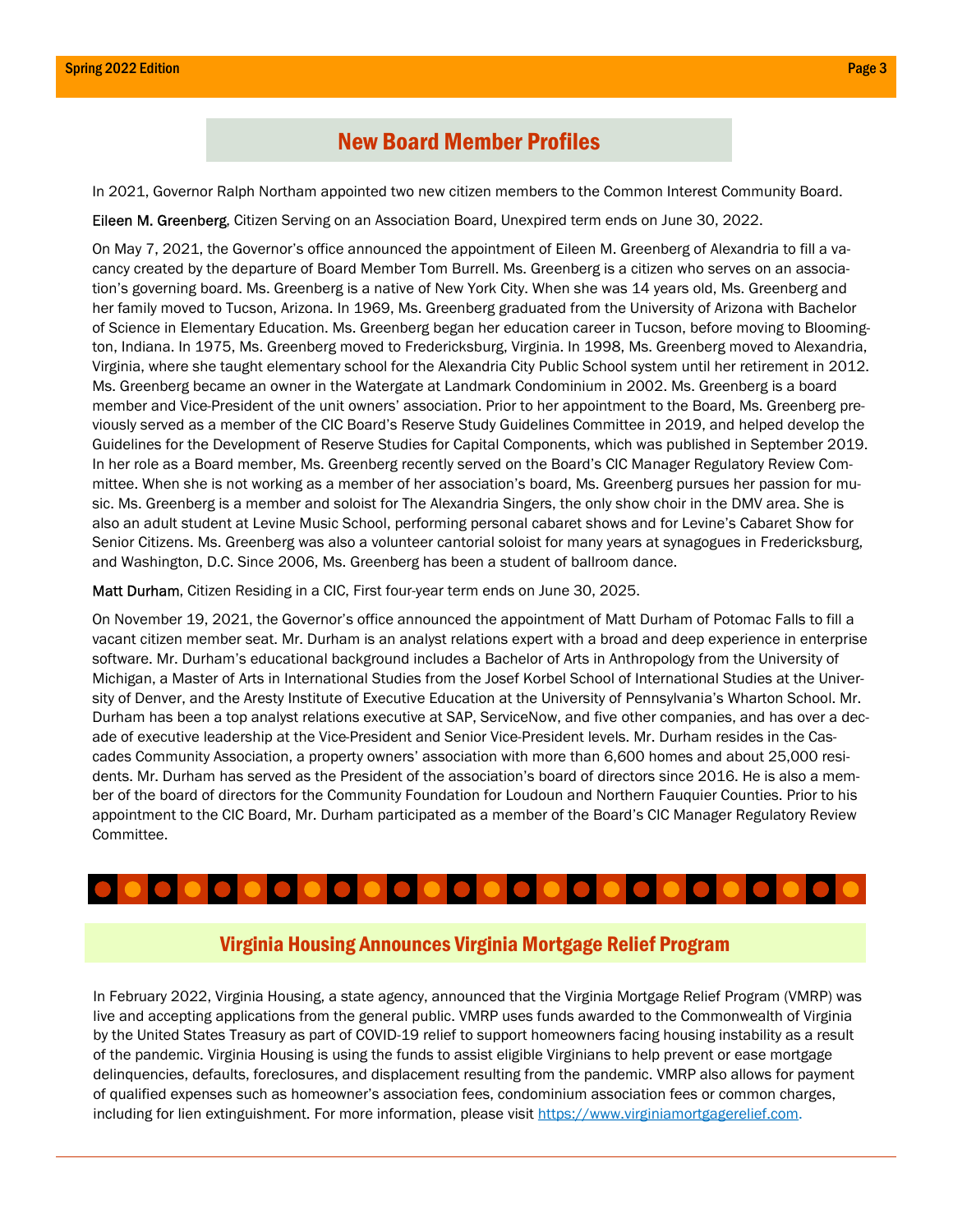### 2022 Legislative Update

On January 12, 2022, the Virginia General Assembly convened for its 2022 regular session. The 60-day regular session adjourned on March 12, 2022. During this session, the Assembly considered and adopted multiple bills affecting common interest communities. The list below includes only those bills that were enacted and directly impact the CIC Board. There may be other legislation affecting common interest communities that are not on this list.

(Note: Except where otherwise indicated, all legislation will become effective on July 1, 2022. Bill information was obtained from the General Assembly's Legislative Information System. Further details on these bills are available at http://lis.virginia.gov/.)

#### Associations/Association Governance

#### HB 470/SB 197 - Common interest communities; prohibition on refusal to recognize a licensed real estate broker.

Summary: Clarifies the prohibition on property owners' associations and unit owners' associations pursuant to the Property Owners' Association Act (§ 55.1-1800 et seq.) and the Virginia Condominium Act (§ 55.1-1900 et seq.), as the case may be, refusing to recognize a licensed real estate broker that is designated by the lot owner or unit owner as such lot owner's or unit owner's authorized representative, provided that the property owners' association or unit owners' association is given a written authorization signed by the lot owner or unit owner designating such licensed individual as his authorized representative and containing certain information for such designated representative. The bill also expands the list of authorized persons to whom a seller or seller's authorized agent may provide a written request for the delivery of the association disclosure packet or resale certificate. The bill contains a technical amendment.

#### Capital Components and Reserves

#### SB 740 - Common interest communities; standards for structural integrity and reserves for capital components.

Summary: Directs the Department of Professional and Occupational Regulation (the Department) to establish a work group to study the adequacy of current laws addressing standards for structural integrity and for maintaining reserves to repair, replace, or restore capital components in common interest communities. The bill directs the Department to report the work group's findings and provide recommendations, including any legislative recommendations, to the Chairs of the House Committee

on General Laws and the Senate Committee on General Laws and Technology no later than April 1, 2023.

#### Common Interest Community Association Complaint Procedure

#### SB 693 - Common interest communities; notice of final adverse decision; allowing audio and video recordings; report.

**Summary:** Directs the Common Interest Community Board (the Board) to review the feasibility of allowing audio and video recordings to be submitted with a notice of final adverse decision. The bill requires the Board to reports its findings and any legislative, regulatory, policy, or budgetary recommendations to the Secretary of Labor and the Chairmen of the House Committee on General Laws and the Senate Committee on General Laws and Technology on or before November 1, 2022.

### Regulatory Actions Update

#### Recent Regulatory Actions Completed:

#### Common Interest Community Association Registration Regulations - General Review (Final Stage) (Effective September 1, 2021)

In March 2017, the Board initiated a general review of the Common Interest Community Management Information Fund Regulations. The scope of these regulations includes the registration and annual report requirements for community associations. The Board considered proposed amendments to the regulations at its November 2017 meeting. The Board voted to withdraw the action and restart the review to allow for additional public participation through formation of a regulatory review committee.

A regulatory review committee of the Board, consisting of selected Board members and other stakeholders, met on September 27, 2018, to discuss potential changes to the regulations. The committee reviewed and adopted proposed language for amendments to the regulations. At its November 29, 2018 meeting, the Board reviewed and accepted the proposed amendments. In February 2019, the proposed amendments were submitted for review by Executive Branch agencies. Executive Branch review was completed on September 19, 2019. The proposed stage was published in the Virginia Register on October 28, 2019 to commence a 60 day public comment period. A public hearing was held on November 12, 2019. The public comment period ended on December 27, 2019.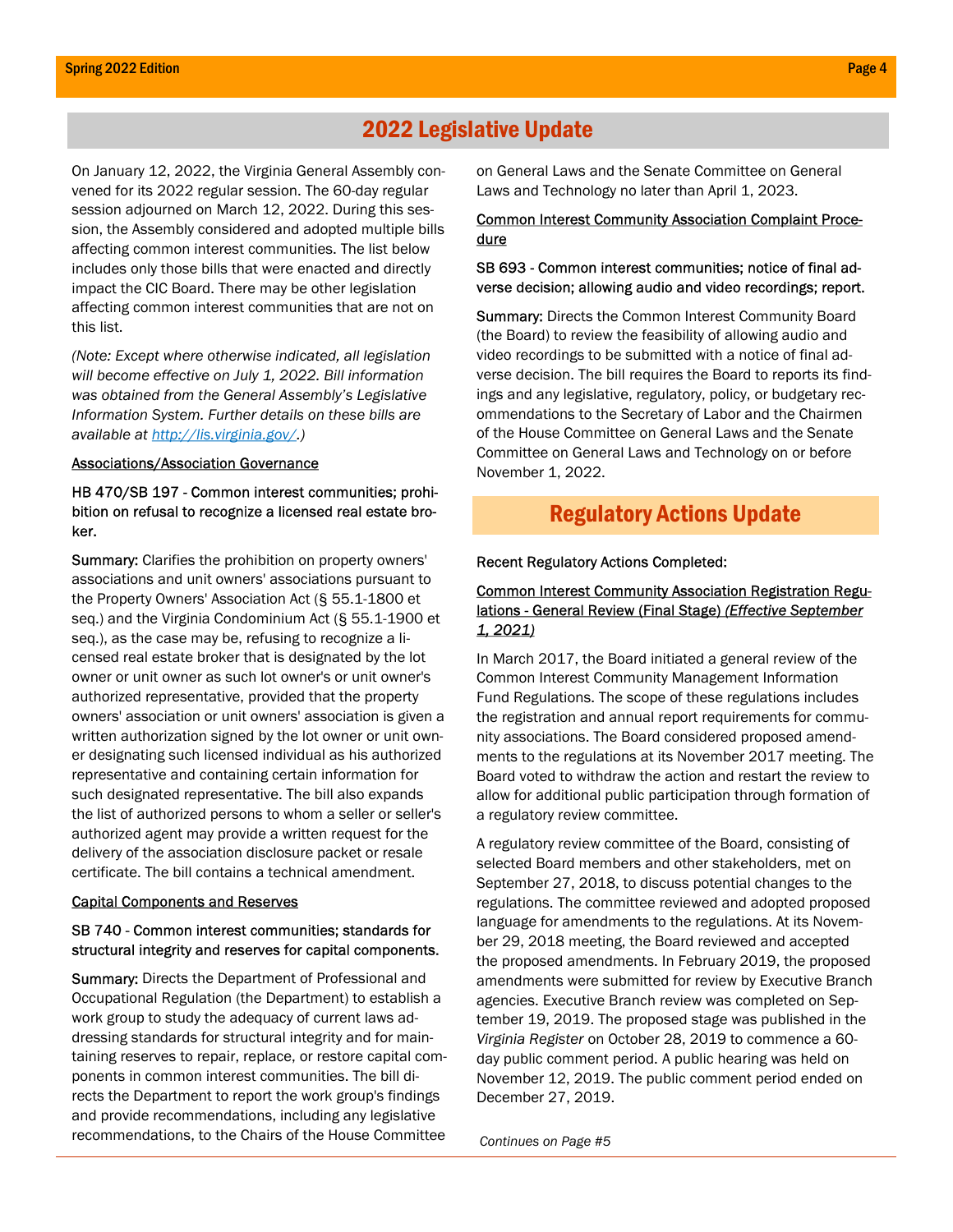#### Continued from Page #4

At its meeting on March 12, 2020, the Board reviewed the proposed amendments and public comments received. Based on some of the comments received, the Board elected to make revisions to the proposed amendments. The Board adopted the amendments as revised. On May 14, 2020, the amended regulation was filed for Executive Branch review. Executive Branch review was completed on June 22, 2021. The final regulation was published in the Virginia Register on July 19, 2021, and a final 30-day public comment period was held. The comment period concluded on August 18, 2021, with no comments received. The amended regulation became effective on September 1, 2021, See Page #6 for more details on these amended regulations.

#### Common Interest Community Manager Regulations - Amendments to Incorporate Marijuana Legalization Legislation (Exempt Action) (Effective December 1, 2021)

At its September 23, 2021 meeting, the Board voted to initiate an exempt action to amend the Common Interest Community Manager Regulations to conform the regulations to changes in statute resulting from the passage of SB 1406, enacted by the General Assembly during the 2021 Special Session I. The legislation limits dissemination of criminal history record information and clarifies that convictions for certain misdemeanor marijuana offenses are not to be disclosed to the Board. Qualifications for licensure as a common interest community manager and certification as a principal or supervisory employee were revised to exclude marijuana-related misdemeanor convictions from convictions that must be disclosed on an application. Standards of conduct and practice were revised to exclude marijuana-related drug distribution misdemeanor convictions from convictions that a regulant must report to the Board.

#### Regulatory Actions In Progress:

#### Common Interest Community Manager Regulations - General Review (Proposed Stage)

At its March 4, 2021 meeting, the Board initiated a general review of the Common Interest Community Manager Regulations by voting to authorize the filing of a Notice of Intended Regulatory Action (NOIRA), and the formation of a regulatory review committee. The NOIRA was filed on June 11, 2021. The NOIRA was published in the Virginia Register on August 16, 2021, which commenced a 30-day public comment period. The comment period concluded on September

Regulatory Actions Update (continued) 15, 2021, with no comments being received. Staff, in coordination with the Board's Chairman, formed a regulatory review committee consisting of selected Board members and other stakeholders. The committee met several times during the fall of 2021 and winter of 2022. At the committee's final meeting held on February 14, 2022, the committee adopted recommended amendments to the regulations. On March 3, 2022, the Board reviewed and considered the committee's recommended amendments. After considerable discussion, the Board adopted the committee's recommendations, with some revisions. The proposed amendments to the regulations were submitted for Executive Branch review on March 14, 2022. Executive Branch review is pending. Upon completion of Executive Branch review, the proposed amendments will be published in the Virginia Register. Publication in the register will begin a 60 day public comment period, which will include a public hearing. (See Page #7 for more information on this action.)

> Further information on these regulatory actions may be found at the Virginia Regulatory Town Hall website (http://townhall.virginia.gov/).

#### Public Comment on Regulatory Actions

The Board welcomes the public's participation in the regulatory process. Individuals may offer comment on pending regulatory actions, to include proposed regulations or regulation amendments, and proposed guidance documents or guidance document amendments. To sign up to receive notices regarding the Board's regulatory actions, including notification of public comment periods and to submit comments during a regulatory comment period, visit the Virginia Regulatory Town Hall website (https://townhall.virginia.gov/). In addition, public comments on regulatory actions may be submitted to the Board directly by mail or by email.

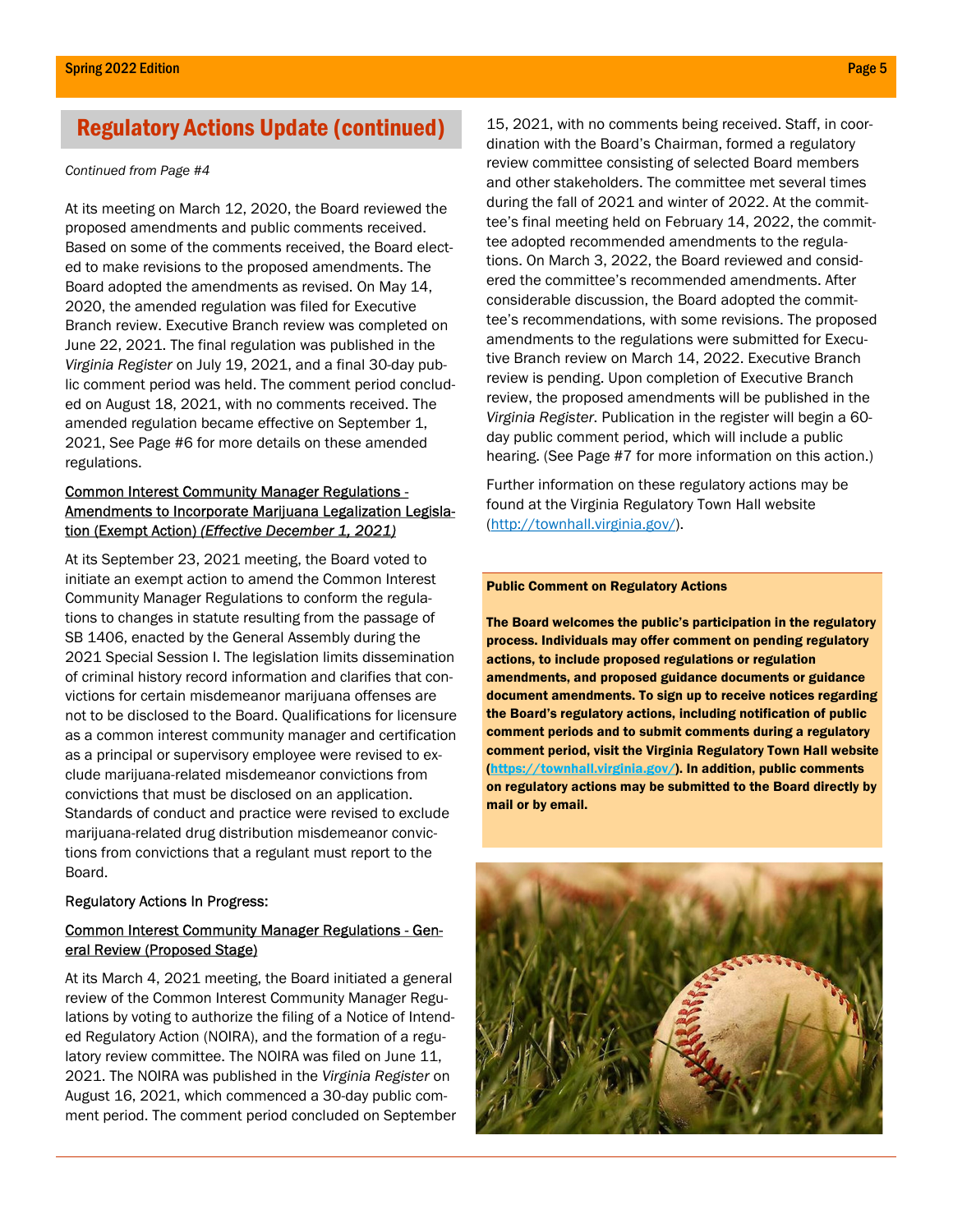#### Board Amends Regulations for Registration of CIC Associations

The CIC Board recently completed a regulatory action to amend the regulations governing the registration of common interest community associations. The regulations prescribe when and how common interest community associations (property owners' associations, condominium unit owners' associations, and proprietary lessees' associations in real estate cooperatives) are to register with the Board by filing the annual report required under applicable state law (e.g. the Property Owners' Association Act and Virginia Condominium Act). The regulations provide for registration application filing fees, procedures for obtaining and renewing registrations, and requirements for updating registration information.

The Board began the process of amending these regulations in 2018, which included having the regulations reviewed by a panel of stakeholders. Stakeholders on the review panel included members of the CIC Board, community managers, and citizens serving on association boards. In November 2018, the Board reviewed the panel's recommendations and adopted proposed amendments to the regulations. In March 2020, the Board adopted the final amendments to the regulations. The final regulations became effective on September 1, 2021. The Board's amendments revised the regulations to (i) provide better clarity for regulants and the public; (ii) better complement statutory requirements; and (iii) reflect current agency practice regarding association registration.

The title of the regulations was changed from Common Interest Community Management Information Fund Regulations to Common Interest Community Association Registration Regulations to more accurately reflect the purpose of the regulations. Among the changes were amendments to establish clearer procedures for renewal of a registration, including a 12-month timeframe for an association to renew. An association that does not renew during the 12-month period following expiration of the registration must reapply by submitting a new registration application. The amendments added several definitions, including for the terms "registration" and "annual report." The amendments also outline association registration requirements, including potential consequences for associations that fail to comply.

### Common Interest Community Ombudsman's 2020-2021 Annual Report

In November 2021, the Common Interest Community Ombudsman issued her 2020-2021 Annual Report to the Virginia General Assembly. The annual report outlines the Ombudsman's activities for the past year, which include offering assistance and information to members of associations regarding the rights and processes available to them through their associations, receiving complaints involving common interest communities, reviewing and making determinations regarding Notices of Final Adverse Decisions (NFADs) submitted to her office, and conducting public education and outreach to constituent groups.

In the report, the Ombudsman noted that during the past year, her office responded to 1,350 telephone calls and 3,045 emails. There was a significant increase (nearly 10%) in the number emails received by the Ombudsman than in the previous year. The Ombudsman noted that many questions and concerns were related to the holding of virtual meetings, due, in part, to changes in the law that became effective in July 2021 which allowed for association and board meetings to be held electronically. The Ombudsman also reported that following the collapse of the Champlain Tower South Condominium in Florida in June 2021, her office received an enormous uptick in inquires about maintenance and safety issues related to condominiums.

In the last year, the Ombudsman's office received a total of 214 complaints. The majority of complaints received (66%) related to property owners' associations, and 29% related to condominium unit owners' associations. This past year, the Ombudsman transferred responsibility for time-share complaints to the Department's Complaint Analysis and Resolution section, as time-shares are not common interest communities, and do not fall under the authority of the Ombudsman's office.

The Ombudsman reported that the greatest number of complaints related to associations failing to respond to complaints submitted through the association complaint procedure, followed by complaints that associations failed to adopt a complaint procedure. Other complaints related to notice of meetings, access to books and records, incomplete or delayed resale certificates, and poor or absent communication within associations.

The Ombudsman received 63 NFADs (an 80% increase from the previous year) from individuals requesting a final determination from the Ombudsman regarding an adverse decision made by an association. The most frequent issues in NFADs were related to method of communication, meetings and notice, reserve studies and budget requirements, and access to books and records.

Because of the pandemic, there was little opportunity for the Ombudsman to provide in-person outreach. The Ombudsman provided several virtual presentations, and appeared on Fairfax County Channel 16: Your Community, You're Connected. The Ombudsman noted that informational videos on the Ombudsman website have proven to be extremely helpful in explaining to complainants and boards the complaint process and the proper way to draft an association complaint procedure.

For additional details, the Ombudsman's 2020-2021 Annual Report (as well as reports for previous years) may be obtained through the website for the Ombudsman's office:

http://www.dpor.virginia.gov/CIC-Ombudsman/.

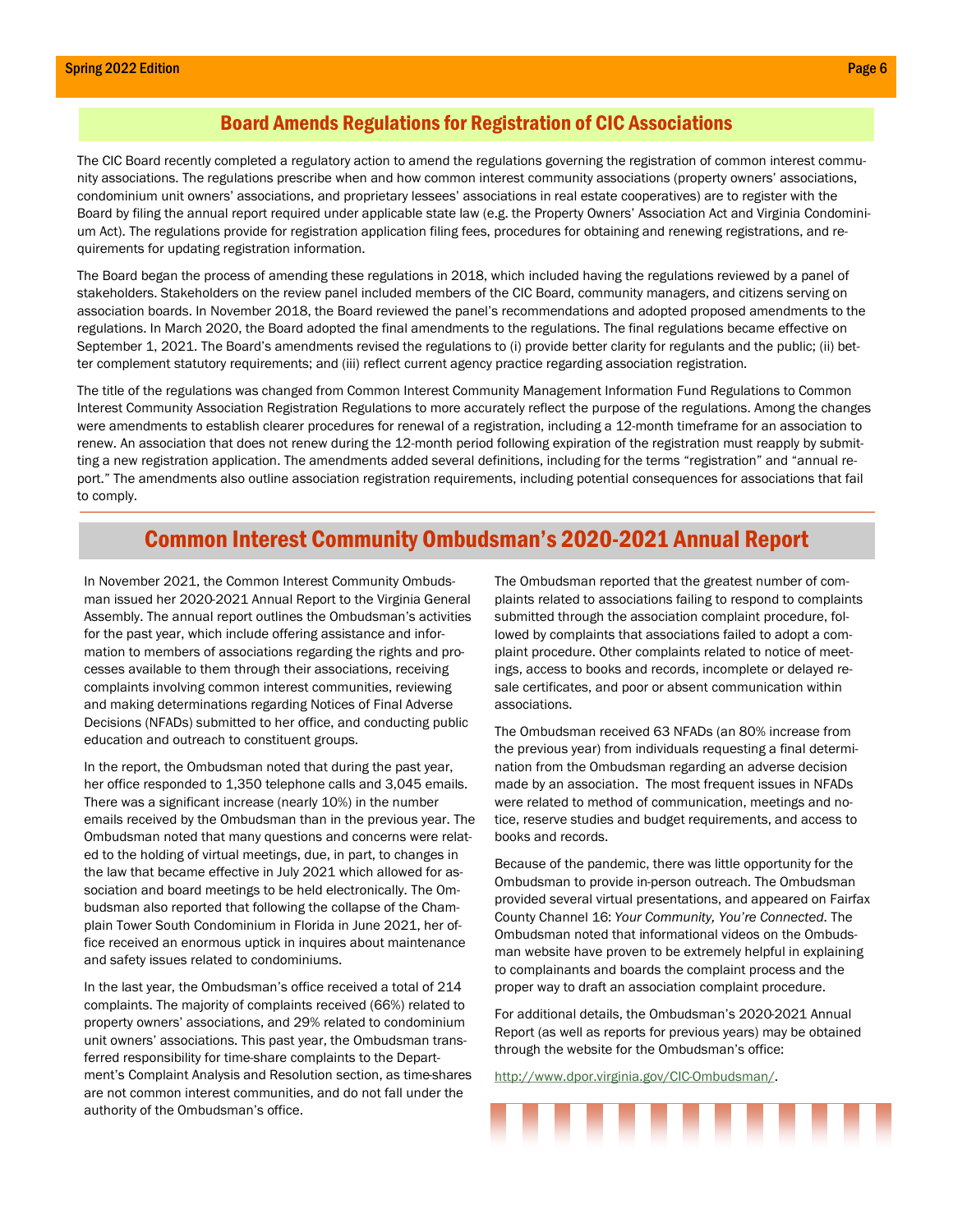### Board Proposes Amendments to Regulations for CIC Managers

In March 2021, the Board initiated a regulatory action to review and amend the Common Interest Community Manager Regulations. These regulations govern the licensure of common interest community managers, and principal or supervisory employees of common interest community managers who are required to hold a certificate issued by the Board. As part of the review, a regulatory review committee was formed to review the regulations and recommend amendments. The committee consisted of members of the CIC Board, community managers, a representative of the Real Estate Board, and citizens. Pia Trigiani, formerly the Chair of the CIC Board, agreed to serve as chair of the committee. Drew Mulhare, as current CIC Board Chair, served on the committee as an ex officio member.

The committee held a series of four meetings between August 2021 and February 2022. The committee reviewed and discussed many aspects of the regulations including (i) entry requirements for common interest community manager licenses and principal or supervisory employee certificates; (ii) requirements for renewal of licenses and certificates; (iii) standards of conduct and practice; and (iv) training and training program standards. At its final meeting on February 14, 2022, the committee adopted recommended changes to the regulations.

The most significant recommendations of the committee were to:

- 1. Add the term "qualifying individual" to the regulations;
- 2. Add provisions to clarify the requirement for common interest community manager firms to be licensed, and for principal or supervisory employees to be certified;
- 3. Revise entry requirements so that individuals who complete a Boardapproved comprehensive or introductory training program also complete a Board-approved training module on Virginia CIC laws and regulations in order to become a qualifying individual or receive a principal or supervisory employee certificate;
- 4. Increase the term of licensure for common interest community managers from one year to two years; and increase the period for reinstatement of a license or certificate from six months to one year;
- 5. Revise requirements for renewal of a principal or supervisory employee certificate to include (i) requiring that certified principal or supervisory employees complete six contact hours of Board-approved training per certificate cycle, up from the current requirement of four contact hours of such training; and (ii) requiring that certificate holders maintain proof of completing such training;
- 6. Revise the standards of conduct and practice to include (i) changes to reporting requirements for licensees and certificate holders to maintain a license or certificate; (ii) clarification to requirements for maintenance and management of funds held by a common interest community manager in a fiduciary capacity; (iii) clarification of, and revision to, standards for management services contracts used by common interest community managers; (iv) addition of provisions regarding remuneration to common interest community managers from vendors, contractors, service providers, and others that provide

#### CIC Manager Regulatory Review Committee Members

| <b>Name</b>           | <b>Role (Representation)</b> |
|-----------------------|------------------------------|
| Pia Trigiani          | <b>CIC Attorney</b>          |
| (Chair)               |                              |
| <b>Matt Durham</b>    | Citizen, Assoc. Rep.         |
| <b>Jim Foley</b>      | <b>Board Member</b>          |
|                       | (CIC Manager)                |
| <b>Bonnie Herring</b> | <b>CIC Manager</b>           |
| Amanda Jonas          | Board Member (Developer)     |
| <b>Chris Melson</b>   | <b>CIC Manager</b>           |
| Paul Orlando          | <b>CIC Manager</b>           |
| Nan Piland            | <b>Real Estate Board</b>     |
| Anne Sheehan          | <b>Board Member (CPA)</b>    |
| Drew Mulhare,         | <b>Board Member</b>          |

goods or services to client associations; and (v) addition of provisions regarding regulant's responsibilities to the public;

- 7. Significantly revise the prohibited acts in the standards of conduct and practice; and
- 8. Revise training program requirements to include (i) establishing a new Virginia CIC laws and regulations training module; and (ii) establishing miscellaneous topics training programs for renewal of principal or supervisory employee certificates.

At its meeting on March 3, 2022, the Board reviewed the proposed amendments recommended by the committee. After lengthy discussion, and some changes, the Board accepted most of the amendments recommended by the committee and adopted the recommendations as proposed amendments.

The proposed amendments to the regulation are currently undergoing an Executive Branch review. Once this review is completed, the proposed amendments will be published in the Virginia Register and will undergo a 60-day comment period. The Board will hold a public hearing during this comment period.

For more information on the proposed changes to the Common Interest Community Manager Regulations, please visit the Virginia Regulatory Town Hall website (http://townhall.virginia.gov/) or contact the Board's office.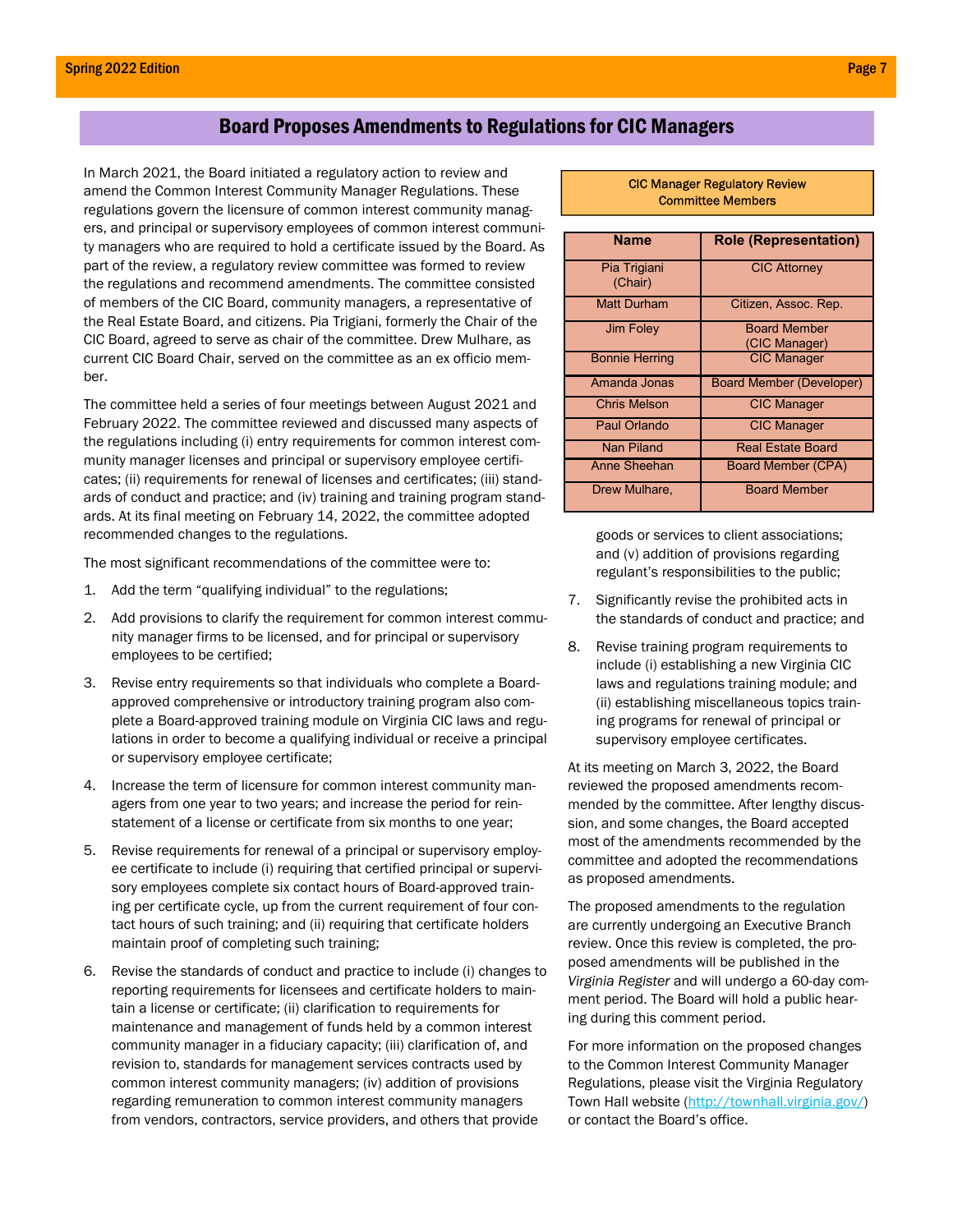### Recent Board Disciplinary Case Decisions

#### File Number 2020-01680; Barkan Management, LLC

Decided: September 23, 2021.

Summary: The management company was charged with multiple violations of the Board's regulations under five counts.

Under the first count (Count #1), the management company was charged with four violations of the Board's prohibited act for intentional and unjustified failure to comply with the terms of the management contract, operating agreement, or association governing documents (18 VAC 48-50-190.7).

The first two alleged violations under Count #1 pertained to the provision in the management agreement which required the management company to make all payments and disbursements on behalf of the association relating to common areas and facilities. The first charged violation under Count #1 alleged the management company failed to timely pay numerous invoices, resulting in late fees charged to the association from utility providers, and service disconnection notifications from some providers. The second charged violation under Count #1 alleged the management company failed to pay a pumping contractor for services provided to the community, resulting in a discontinuation of services. The third charged violation under Count #1 alleged the management company failed to pay the premium for the association's insurance policy, as required under the management agreement, resulting in the cancellation of the policy. The fourth violation under Count #1 alleged the management company failed to submit the association's annual budget within the timeframe required by the management agreement.

Under the second count (Count #2), the management company was charged with a violation of the Board's regulation pertaining to the standards for maintenance and management of accounts (18 VAC 48-50-160). It was alleged the management company failed in its fiduciary duty to the association by using the association's funds to pay for the utility services provided to another community that was managed by the management company.

Under the third count (Count #3), the management company was charged with two violations of the Board's prohibited act for failing to account in a timely manner for all money and property by the regulant in which the association has or may have an interest (18 VAC 48-50-190.12). The first charged violation under Count #3 alleged the management company failed to timely deposit money it received into the association's operating account. The second charged violation under Count #3 alleged the management company failed to timely account for all money and property received in which the association had an interest.

Under the fourth count (Count #4), the management company was charged with six violations of the Board's prohibited act for egregious or repeated violations of generally accepted standards for the provision of management services (18 VAC 48- 50-190.10).

The first charged violation under Count #4 alleged the management company paid twice for the same invoice for security services provided to the association. The second charged violation under Count #4 alleged the management company continued to pay taxes that were improperly charged to the association for elevator services provided to the community after having been notified of the issue. The third charged violation under Count #4 alleged the management company made multiple payments to a telephone service provider without an invoice to substantiate the expense. The fourth charged violation under Count #4 alleged the management company, through an employee, used an association debit card to charge purchases on the employee's personal Amazon Prime account. The fifth charged violation under Count #4 alleged the management company assigned multiple vendor numbers to association vendors, causing these vendors to receive duplicate payments. The sixth charged violation under Count #4 alleged the management company failed to reimburse the association for late fees that were paid to utility vendors.

Under the fifth count (Count #5), the management company was charged with a violation of the Board's prohibited act for failing to act in providing management services in a manner that safeguards the interests of the public (18 VAC 48-50- 190.17). It was alleged the management company disregarded the directives of the association's board of directors regarding the payment of an invoice which the association's board questioned.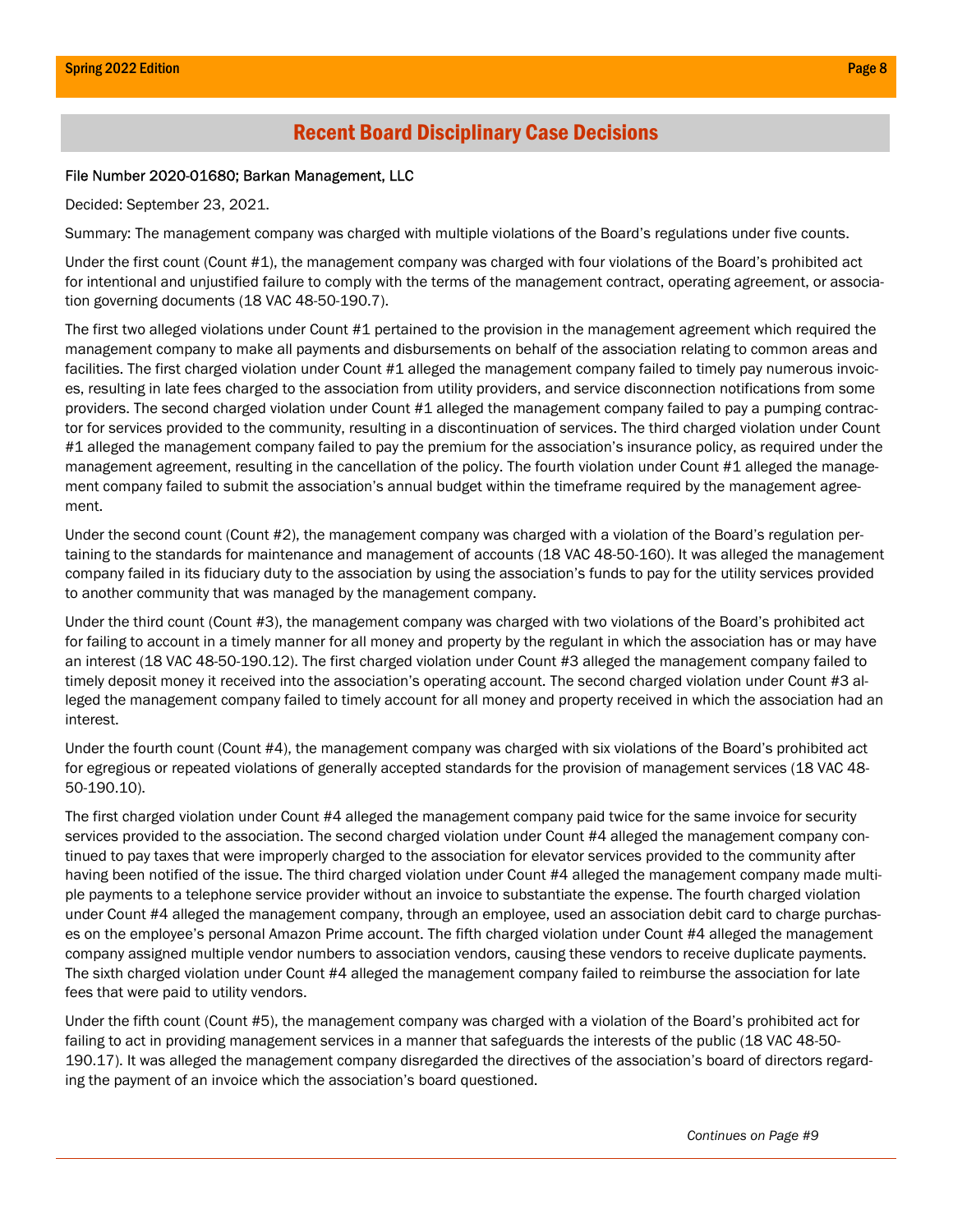### Recent Board Disciplinary Case Decisions (continued)

#### Continued from Page #8

An Informal Fact-Finding Conference ("IFF") was held in July 2021, where a presiding officer on behalf of the Board heard testimony from a principal of the management company and other representatives of the company, and several representatives from the complaining association. The presiding officer submitted a recommendation to the Board for its consideration at the September 2021 meeting.

As to Count #1, the presiding officer recommended a finding of no violation on each of the charged violations. The presiding officer concluded that while there was unjustified failure to comply with the terms of the management agreement, the failure to comply with the terms of the management agreement was not intentional.

As to Count #2, the presiding officer recommended a finding of a violation. The presiding officer found that the management company's use of association funds to pay utilities for another property managed by the management company was a failure to maintain the association's funds in accordance with its fiduciary duty. The presiding officer recommended imposition of a monetary penalty of \$250.

As to Count #3, the presiding officer recommended a finding of a violation on one of the two charged violations. The presiding officer recommended a finding of a violation on the charge related to the management company's failure to timely deposit money it received into the association's operating account. The presiding officer recommended imposition of a monetary penalty of \$250. The presiding officer recommended the other charged violation in Count #3 be closed with a finding of no violation.

As to Count #4, the presiding officer recommended a finding of a violation on five of the six charged violations. The presiding officer recommended imposition of monetary penalties totaling \$2,750. The presiding officer recommended the charge related to the payments made to a vendor without supporting invoices be closed with a finding of no violation.

As to Count #5, the presiding officer recommended a finding of no violation.

During the Board meeting, the Board voted unanimously to accept the recommendations of the presiding officer, and found the management company in violation of 18 VAC 48- 50-160 (Count #2), 18 VAC 48-50-190.12 (Count #3), and 18 VAC 48-50-190.10 (Count #4—Five Violations). The Board imposed monetary penalties totaling \$3,250.

The terms of the order have been met.

#### File Number 2020-02432; Property Management Associates, LLC, d/b/a PMA

Decided: September 23, 2021.

Summary: The management company was charged with two violations under a single count for violating the Board's prohibited act for intentional and unjustified failure to comply with the terms of the management contract, operating agreement, or association governing documents (18 VAC 48-50-190.7).

The first charged violation alleged the management company failed to obtain competitive bids for the performing of major repair work to the property, as required by the management agreement. The second charged violation alleged the management company failed to prepare an annual budget for the association as required by the management agreement.

An Informal Fact-Finding Conference ("IFF") was held in July 2021, where a presiding officer on behalf of the Board heard testimony from the principal of the management company. The presiding officer submitted a recommendation to the Board for its consideration at the September 2021 meeting.

The presiding officer recommended a finding of no violation on each of the charged violations. The presiding officer concluded that while there were was unjustified failure to comply with the terms of the management agreement, the failure to comply with the terms of the management agreement was not intentional.

During the Board meeting, the Board voted unanimously to accept the recommendations of the presiding officer. The case was closed by the Board with a finding of no violation.

Copies of any orders issued by the Board for disciplinary cases may be obtained from the Department's website: https://www.dpor.virginia.gov/.

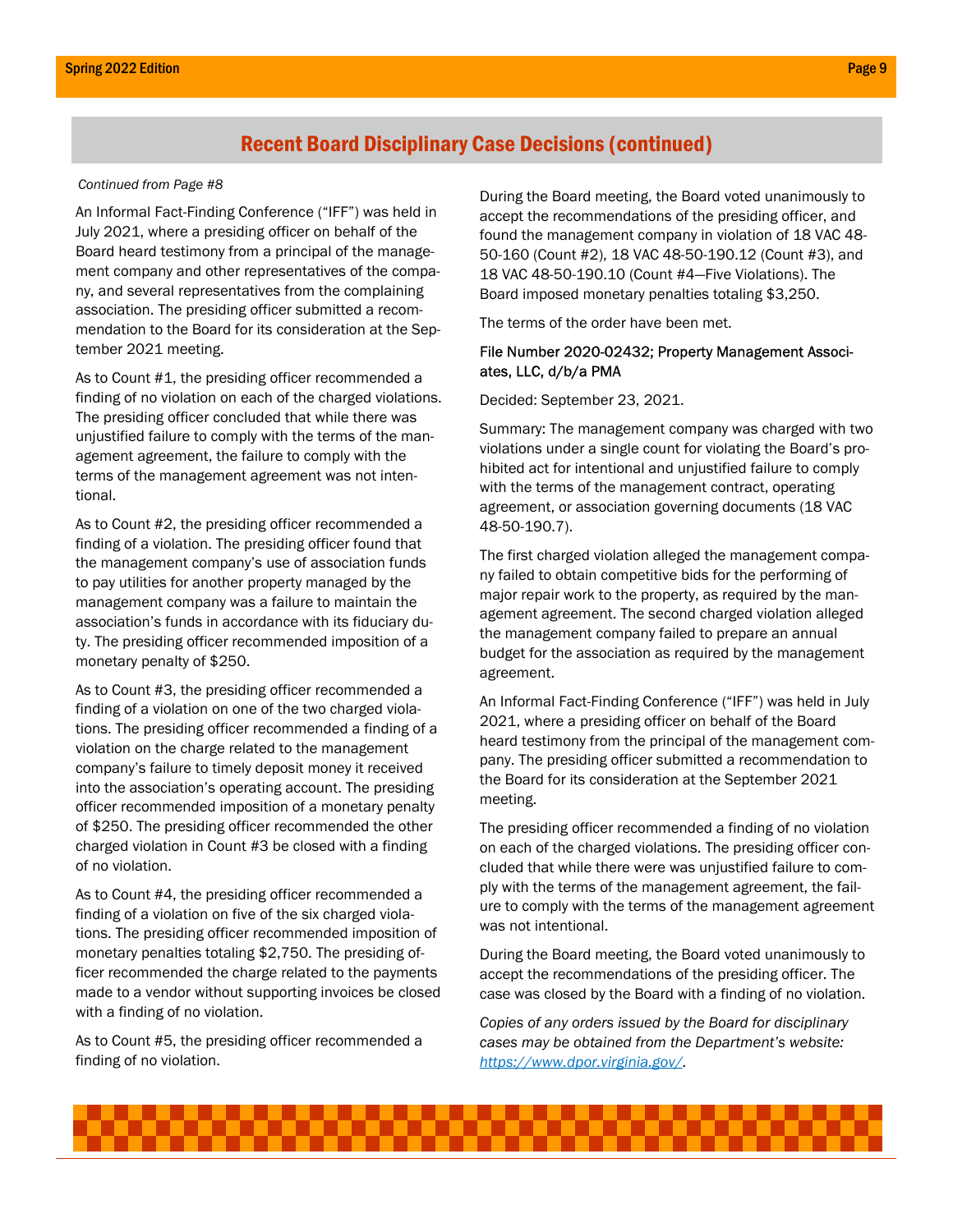### Notable Recent Final Determinations from the Ombudsman

#### File Number 2022-01052, Frant / Barcroft Mews Homeowners' Association

Determination issued on December 20, 2021.

The Complainant (Frant) alleged the association failed to comply with § 55.1-1826 of the Property Owners' Association (POA) Act in preparing its annual budget. According to Frant, the 2022 Budget was presented to owners at a quarterly meeting, but the "…annual budget and reserves for capital components did not meet statutory requirements." Frant did not specify how the budget and reserves failed to meet statutory requirements. Frant asked the association to resubmit the budget for review by owners, and that the budget include "all the requirements listed in the statute; i.e. the board's annual review determination, and a statement describing the procedures used for estimation and accumulation of cash reserves."

The association responded to the complaint by stating Frant failed to state a violation of common interest community laws for regulations, and that the association was in compliance with § 55.1-1826. The association also provided a copy of its 2022 Budget.

Section 55.1-1826 of the Code of Virginia states:

A. Except to the extent provided in the declaration, the board of directors shall, prior to the commencement of the fiscal year, make available to lot owners either (i) the annual budget of the association or (ii) a summary of such annual budget.

B. Except to the extent otherwise provided in the declaration and unless the declaration imposes more stringent requirements, the board of directors shall:

1. Conduct at least once every five years a study to determine the necessity and amount of reserves required to repair, replace, and restore the capital components as defined in § 55.1-1800;

2. Review the results of that study at least annually to determine if reserves are sufficient; and

3. Make any adjustments the board of directors deems necessary to maintain reserves, as appropriate.

C. To the extent that the reserve study conducted in accordance with this section indicates a need to budget for reserves, the association budget shall include:

1. The current estimated replacement cost, estimated remaining life, and estimated useful life of the capital components as defined in § 55.1-1800;

2. As of the beginning of the fiscal year for which the budget is prepared, the current amount of accumulated cash reserves set aside to repair, replace, or restore capital components and the amount of the expected contribution to the reserve fund for that year;

3. A statement describing the procedures used for estimation and accumulation of cash reserves pursuant to this section; and

4. A statement of the amount of reserves recommended in the study and the amount of current cash for replacement reserves.

The Ombudsman determined that the request for the board's annual review determination and procedure for estimating and accumulating cash reserves appeared to have been provided in the 2022 Budget. The 2022 Budget appeared to comply with the applicable statute; however the Ombudsman was not able to find a statement of the amount of reserves recommended in the reserve study as required by § 55.1-1826(C)(4). The Ombudsman noted that the POA Act does not require an association to obtain review or approval by owners before moving forward with a budget. The Ombudsman further noted that the governing documents of some associations may require owner approval of budgets; however, this issue was not raised in the Notice of Final Adverse Determination, and to the extent such review or approval is required by the association's governing documents, the matter does not fall under the authority of the Ombudsman's office.

The Ombudsman requested the association that if the 2022 Budget did not contain a statement of the amount of reserves recommended in the reserve study, to include it in the budget in future, and to provide Frant with that statement within 30 days.

#### File Number 2022-01075, Jones / Plantation Woods Condominium Association

Determination issued on January 20, 2022.

The Complainant (Jones) submitted two complaints to the association. The first complaint was related to the association's website. Jones alleged the association "denies homeowner access to certain association records on the website platform, refuses to allow unmonitored comment page for community communication between homeowners and with board members and refuses to allow homeowner input and participation in website management." Jones contended that the association violated several provisions of the Virginia Condominium Act ("the Act"), specifically §§ 55.1-1939(1), 55.1- 1949(B)(3), 55.1-1950(A) and (B), and 55.1-1935(A) and (B). According to Jones, the association developed a website, and Jones assisted the person in charge of the development. Jones made numerous suggestions as to what should be posted and how the website should be run. Jones was later terminated as the website aide by the person in charge of developing the website. Jones alleged the association did not have a method of communication as required by § 55.1-1950. Jones alleged the association had failed to provide "adequate explanation to justify action and cost decisions." Jones further alleged she was denied electronic copies of certain documents she had requested.

Jones requested the association update meeting minutes, financials, the annual budget, the reserve study, and board meeting packets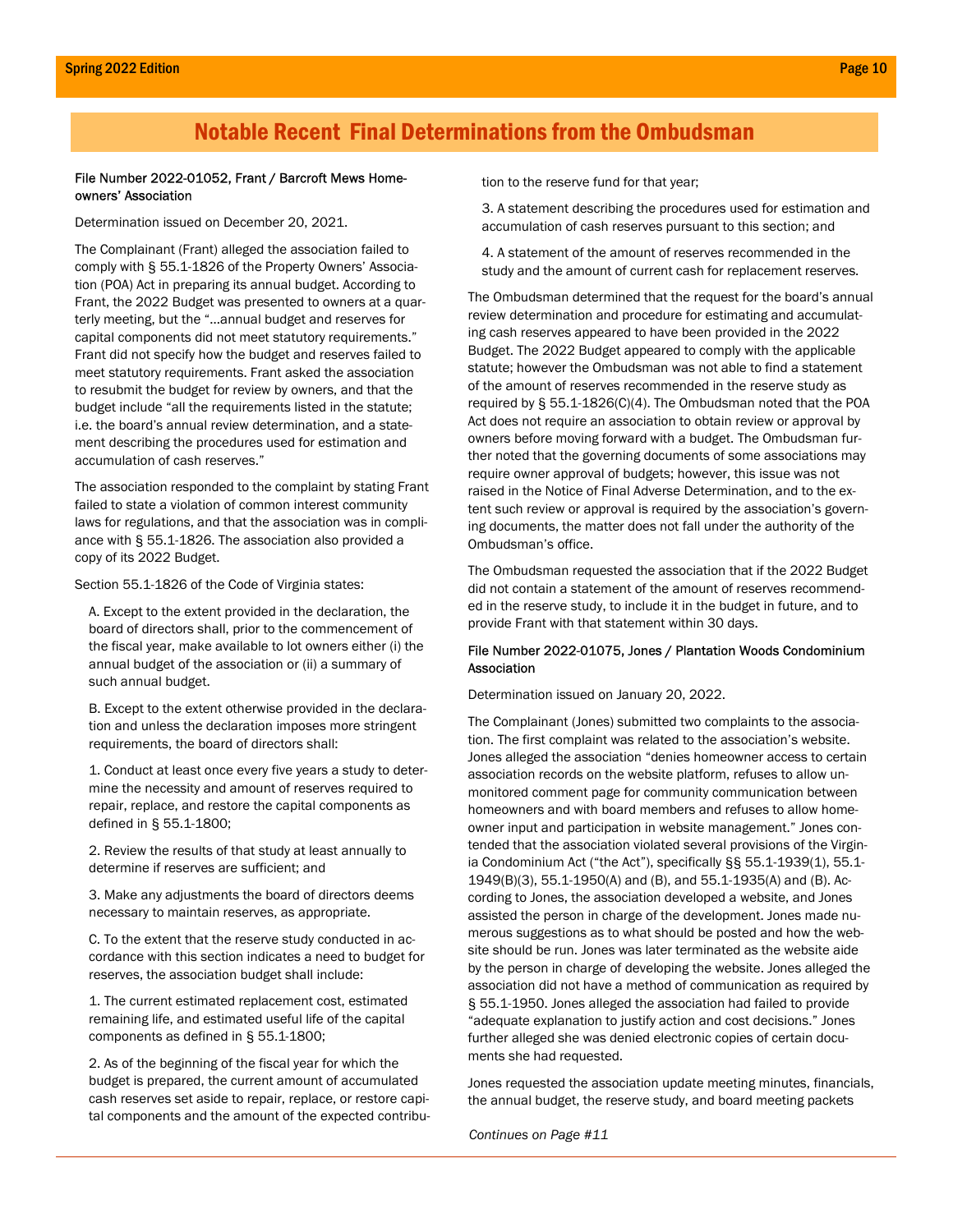#### Continued from Page #10

prior to each meeting, create a communication page to allow owners to communicate with each other and the board, identify administrative access levels to allow participation of owners in website management, and limit use of the association website by the association manager.

In her determination, the Ombudsman noted that Jones did not specify how Jones believed the association violated the various statutes cited in the complaint.

#### Section 55.1-1939(1) states:

Every unit owner who is a member in good standing of a unit owners' association shall have the following rights:

1. The right of access to all books and records kept by or on behalf of the unit owners' association according to and subject to the provisions of § 55.1-1945, including records of all financial transactions;

The Ombudsman stated that the complaint did not allege the association failed to provide access to books and records, only that the association did not include this information on the website.

#### Section 55.1-1949(B)(3) states:

3. Unless otherwise exempt as relating to an executive session pursuant to subsection C, at least one copy of all agenda packets and materials furnished to members of the executive board or subcommittee or other committee of the executive board for a meeting shall be made available for inspection by the membership of the unit owners' association at the same time such documents are furnished to the members of the executive board.

The Ombudsman stated that the inclusion of this provision as a violation by the association did not have merit, since there was no allegation or evidence that the association was not providing agenda packets, only that they were not provided electronically, which is not required by the statute.

#### Section 55.1-1950 states:

A. The executive board shall establish a reasonable, effective, and free method, appropriate to the size and nature of the condominium, for unit owners to communicate among themselves and with the executive board regarding any matter concerning the unit owners' association.

B. Except as otherwise provided in the condominium instruments, the executive board shall not require prior approval of the dissemination or content of any material regarding any matter concerning the unit owners' association.

The Ombudsman stated that the reference to a violation of this section did not have a basis in the law, nor was there an allegation that no method of communication existed, only

that the association as not providing a method via the website. Associations are not required to use electronic methods of communication under the statute, but may choose to do so.

Section 55.1-1935 states, in part:

A. Unless expressly prohibited by the condominium instruments, (i) any notice required to be sent or received or (ii) any signature, vote, consent, or approval required to be obtained under any condominium instrument or any provision of this chapter may be accomplished using electronic means.

B. The unit owners' association, unit owners, and other persons entitled to occupy a unit may perform any obligation or exercise any right under any condominium instrument or any provision of this chapter by use of electronic means.

The Ombudsman stated that the reference to a violation of this section was not appropriate as the statute allows for the use of technology to provide notice and other actions via electronic means, but does not require that such actions be carried out electronically.

The second of Jones's complaints related to appointments of board members and chairing of committees. Jones alleged that due to an inability to achieve quorum over the preceding three years, there had been no election of board members, and, instead, friends and neighbors were selected to fill vacant positions that become available.

Jones contended that it was inappropriate that committees are chaired by board members, and not homeowners. Jones alleged these actions violated §§ 55.1-1939(5), 55.1-1953(E), 55.1- 1935(D), and 55.1-1952(C).

Jones requested the association provide for absentee mail-in voting and electronic voting, and that the association develop electronic voting guidelines. Jones further asked that the association post open positions at least 30 days prior to filling a position, develop a board member disclosure form to protect against conflicts of interest, and provide information to owners regarding expectations and time commitments when serving on a board in order to decrease turnover of board members.

In her determination, the Ombudsman noted that Jones, as was the case with the first complaint, did not explain how the association violated the various statutes cited in the complaint.

#### Section 55.1-1939(5) states:

Every unit owner who is a member in good standing of a unit owners' association shall have the following rights:

5. The right to serve on the executive board if duly elected and a member in good standing of the unit owners' association, except to the extent that the condominium instruments provide otherwise.

The Ombudsman stated this statute provides for a right to serve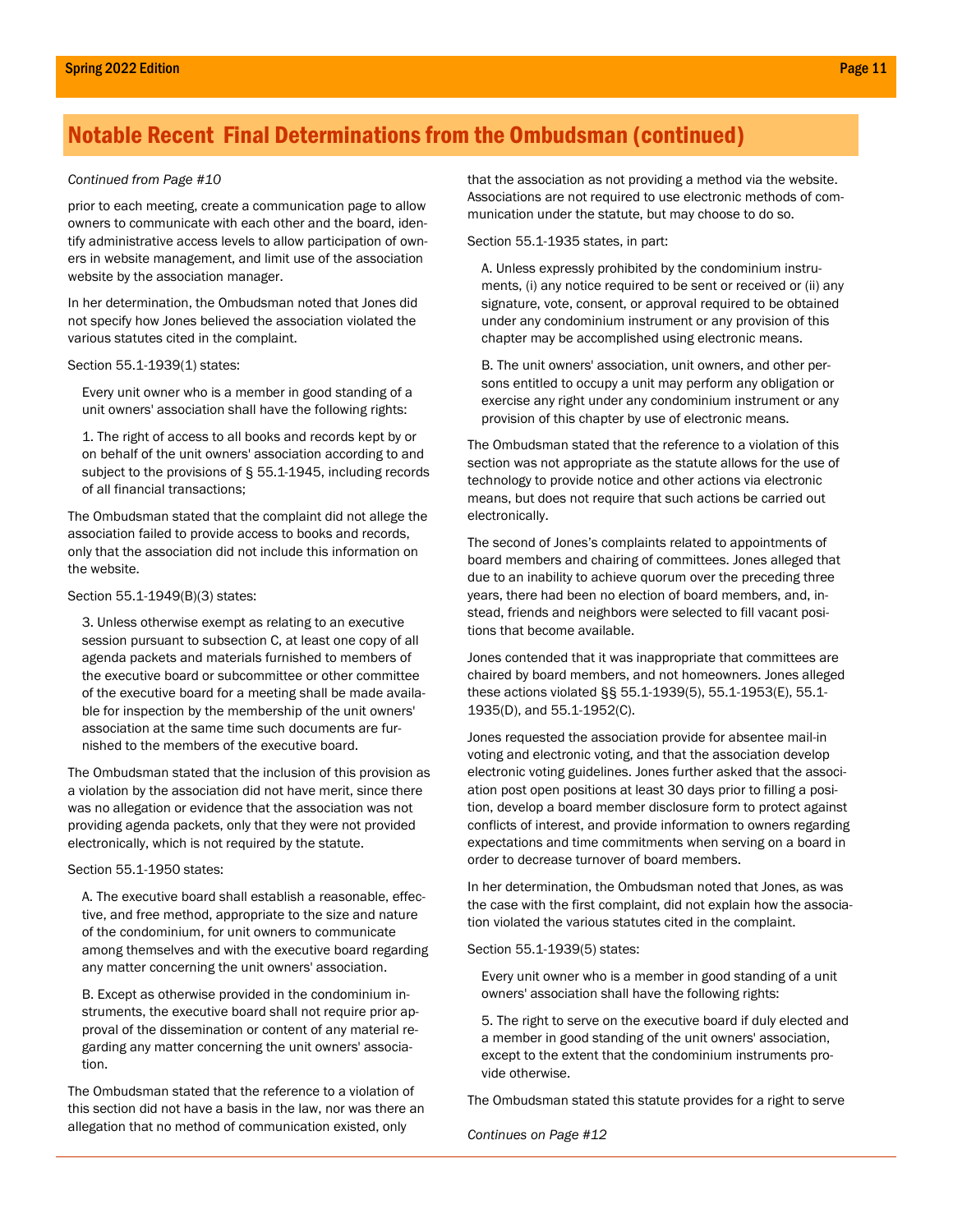#### Continued from Page #11

on a board if duly elected. However, if an association is not able to obtain quorum, the association is not in violation of this law. Failure to achieve quorum is a failure on multiple levels. It is not solely the responsibility of the association to obtain quorum, there must be sufficient interest by the owners to participate in these meetings to help make quorum. The Ombudsman stated that § 55.1-1952(C) seems to indicate that responsibility for quorum falls on both the association and its owners, and allows either an association or an owner entitled to vote to petition a local circuit court to order an annual meeting.

#### Section 55.1-1953(E) states:

E. Unless expressly prohibited by the condominium instruments, a unit owner may vote at a meeting of the unit owners' association in person, by proxy, or by absentee ballot. Such voting may take place by electronic means, provided that the executive board has adopted guidelines for such voting by electronic means. Unit owners voting by absentee ballot or proxy shall be deemed to be present at the meeting for all purposes.

The Ombudsman stated that there was nothing in the complaint that indicated an owner had been denied the right to vote. A failure to obtain quorum is not necessarily the fault of an association, and appointments of board members do not usually require voting. The Ombudsman stated it was unclear how the friends and neighbors were selected to fill open positions, and could not make a determination as to whether there was a violation of the statute without more information.

#### Section 55.1-1935(D) states:

D. Voting, consent to, and approval of any matter under any condominium instrument or any provision of this chapter may be accomplished by electronic means provided that a record is created as evidence of such vote, consent, or approval and maintained as long as such record would be required to be maintained in nonelectronic form. If the vote, consent, or approval is required to be obtained by secret ballot, the electronic means shall protect the identity of the voter. If the electronic means cannot protect the identity of the voter, another means of voting shall be used.

The Ombudsman stated this statute simply allows for electronic voting, and that nothing in the complaint indicated anyone had been denied the right to vote electronically.

The Ombudsman explained that the Act does not specify who can serve on a committee or sub-committee. Whether board members can chair such committees is dependent upon the condominium instruments and not the law.

for voting options as set forth in § 55.1-1953(E) if its governing documents so provide. The Ombudsman added that the association can choose to post open positions 30 days in advance of an election, require disclosure forms or counsel candidates on their responsibilities, but that there is no requirement under the law to do so.

The Ombudsman determined that no action was required of the association.

#### File Number 2022-01723, The Condominium at Gunston Corner / Gunston Corner Townhouse Homeowners Association, Inc.

Determination issued on March 16, 2022.

According to the complaint, the Complainant (Condominium) and the association share certain responsibilities and obligations under an Easement Agreement between the two entities. The Condominium alleged that despite multiple attempts to obtain documents from the association, it had not received all documents requested. The Condominium believes this failure to provide documents constitutes a violation of § 55.1-1945 of the Virginia Condominium Act (Condo Act), which states, in part:

A. The declarant, managing agent, unit owners' association, or person specified in the bylaws of the association shall keep detailed records of the receipts and expenditures affecting the operation and administration of the condominium and specifying the maintenance and repair expenses of the common elements and any other expenses incurred by or on behalf of the association. Subject to the provisions of subsections B, C, and E, upon request, any unit owner shall be provided a copy of such records and minutes. All financial books and records shall be kept in accordance with generally accepted accounting practices.

B. Subject to the provisions of subsection C, all books and records kept by or on behalf of the unit owners' association, including the unit owners' association membership list, and addresses and aggregate salary information of unit owners' association employees, shall be available for examination and copying by a unit owner in good standing or his authorized agent so long as the request is for a proper purpose related to his membership in the unit owners' association and not for pecuniary gain or commercial solicitation. Notwithstanding any provision of law to the contrary, this right of examination shall exist without reference to the duration of membership and may be exercised (i) only during reasonable business hours or at a mutually convenient time and location and (ii) upon five business days' written notice for a unit owner association managed by a common interest community manager and 10 business days' written notice for a self-managed unit owners' association, which notice shall reasonably identify the purpose for the request and the specific books and records of the unit owners' association requested.

The Ombudsman indicated the association should provide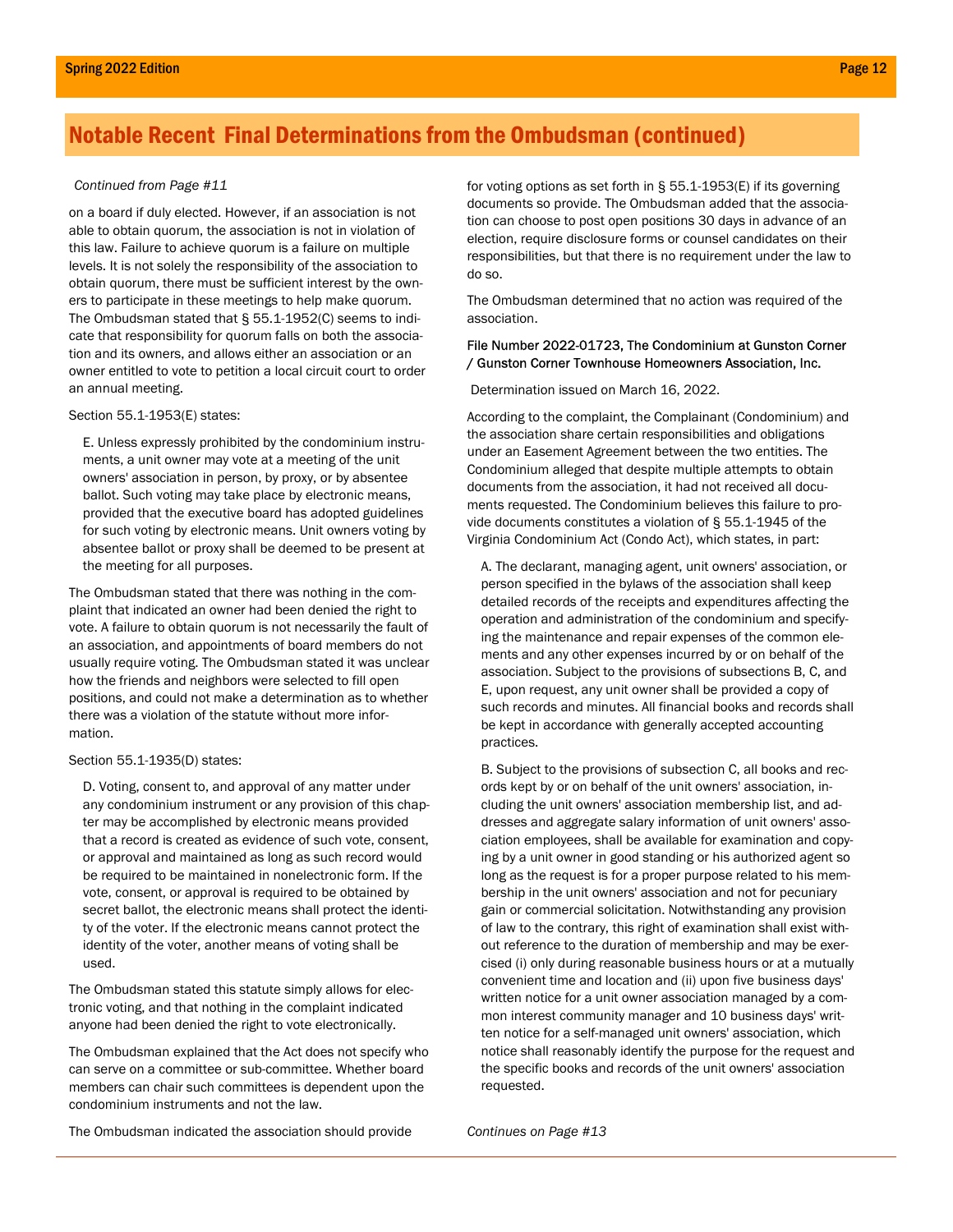#### Continued from Page #12

The Condominium also alleged a violation of § 55.1-1991 of the Condo Act based on its inability to provide complete resale certificates and its belief that it is entitled to the requested documents. The Condominium alleged that it is unable to provide complete resale certificates because it has not received the documents it has requested from the association, and those documents are necessary to provide a complete resale certificate. The Condominium contends it has a proper purpose in its request for documents, namely to perform an audit and be reimbursed.

The association responded to the complaint by raising the question as to whether the Condominium had standing to file the complaint, since the association believed the Condominium did not have an operating board of directors. The association responded that it had already produced hundreds of pages of documents, and intends to provide another audit. The association believes the Condominium does not have a right to examine the books and records of the association, and that it is not in violation of the Condo Act. The association provided the following reasons:

1. The rights provided under § 55.1-1815 of the Property Owners' Association (POA) Act (the applicable sister statute to § 55.1-1945) only apply to a member in good standing. Neither the Condominium, nor the president of the Condominium's unit owners' association are members of the association;

2. Section 55.1-1991 does not apply to the association, and "merely sets forth the required contents of resale certificates." Further, the statute does not require the association to permit the Condominium to inspect its books and records.

3. Section 55.1-1945 is not applicable to the association, since it is the mirror provision found in the Condo Act and thus only applies to condominiums.

In her determination, the Ombudsman stated "[t]here was more to this complaint than I have included here. My focus is solely on the portions of it that related to common interest community law. The relationship between the two entities, the legal obligations required under the easement agreement, the status of the condominium board of directors and any other aspects that were not directly related to common interest community law were excluded from consideration for this determination. This office has no authority to determine or address civil law issues."

The Ombudsman found that the association was not in violation of § 55.1-1815 of the POA Act, and that the similar statute under the Condo Act, § 55.1-1945, was not applicable. The Ombudsman agreed with the association that the Condominium is not a member of the association and therefore does not have a right to examine or receive copies of the association documents. Under § 55.1-1800 of the POA Act, a person who owns a lot in a development is considered to be a member and must pay assessments. There was nothing in the complaint to suggest the Condominium owned a lot in the association. The Ombudsman stated her office could not determine whether there was a legal right to access to books and records under the agreement between the parties. The Ombudsman further determined that as a property owners' association, the association is not governed by § 55.1-1991 of the Condo Act and therefore could not be in violation of that statute. If the Condominium must rely upon the association to provide complete resale certificates, that is a legal issue outside the scope of the Ombudsman's office.

The Ombudsman determined no action was required of the association.

#### File Number 2022-01310, Keith / Overlook Condominium

Determination issued on February 18, 2022.

The Complainant (Keith) alleged multiple violations of the Virginia Condominium Act (the Act). Keith's first complaint, however, alleged a violation of § 54.1-2354.4 of the Code of Virginia, which is the statute that requires all associations to adopt an association complaint procedure.

Keith stated she had attempted to obtain a copy of the complaint procedure in April 2021, but did not receive a copy until June 2021. Keith believed the association's complaint procedure contains outdated information and that the association should have the procedure readily available. Keith also alleged the procedure was not included in a resale disclosure packet for a unit in the condominium in January 2021.

Keith's second complaint alleged a violation of § 55.1-1931(A) of the Act, which states:

A. Except to the extent prohibited, restricted, or limited by the condominium instruments, any unit owner may make any improvements or alterations within his unit that do not impair the structural integrity of any structure or otherwise lessen the support of any portion of the condominium. However, no unit owner shall do anything that would change the exterior appearance of his unit or of any other portion of the condominium except to such extent and subject to such conditions as the condominium instruments may specify.

Keith contends the association failed to have a process in place to ensure compliance with this statute. Keith referenced sagging floors and other structural issues, and believes the association should conduct a structural review, adequately fund reserves, and ensure compliance with the law by creating a procedure to obtain board review and approval for unit changes.

Keith's third complaint alleged a violation of § 55.1-1939(3) of the Act, which states:

Every unit owner who is a member in good standing of a unit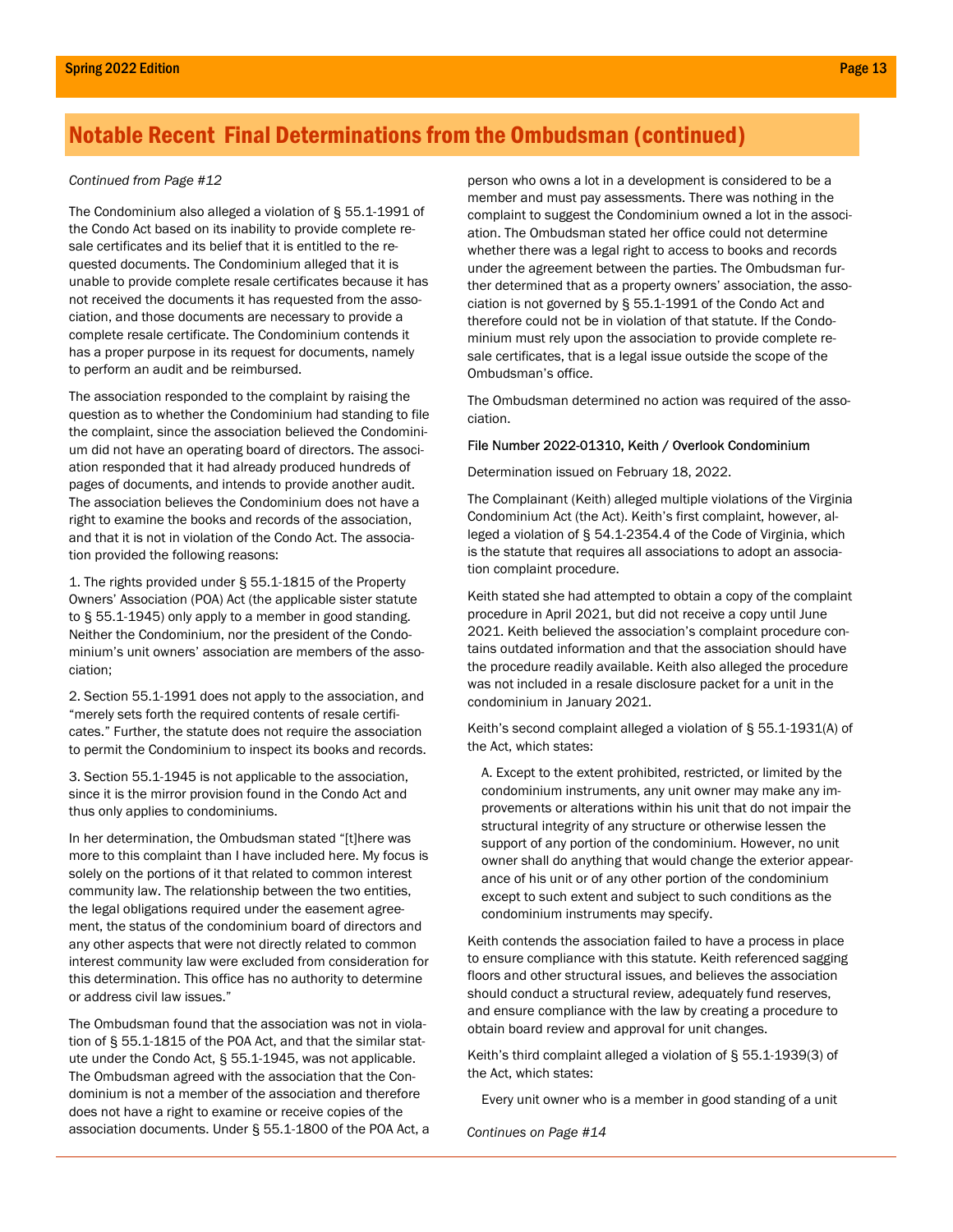#### Continued from Page #13

owners' association shall have the following rights:

3. The right to have notice of any meeting of the executive board, to make a record of such meetings by audio or visual means, and to participate in such meeting in accordance with the provisions of § 55.1-1949;

However, the portion of complaint related to this issue did not contain any information about meetings or lack of notice, but was instead related to general concerns Keith had about the association and its management company.

Keith's fourth complaint alleged a violation of § 55.1-1944 of the Act, which states:

All funds deposited with a managing agent shall be handled in a fiduciary capacity and shall be kept in a fiduciary trust account in a federally insured financial institution separate from other assets of the managing agent. The funds shall be the property of the unit owners' association and shall be segregated for each account in the records of the managing agent in a manner that permits the funds to be identified on an individual unit owners' association basis.

Keith referenced a re-measurement of recently built decks and subsequent changes in cost allocated per unit. In some cases, owners were due a refund and in others owners owed additional money to the association. Keith believes these funds were not handled in a "fiduciary capacity" since prior unit owners, and not current owners, received refunds.

Keith's fifth compliant alleged a violation of § 55.1-1945(A) of the Act, which states:

A. The declarant, managing agent, unit owners' association, or person specified in the bylaws of the association shall keep detailed records of the receipts and expenditures affecting the operation and administration of the condominium and specifying the maintenance and repair expenses of the common elements and any other expenses incurred by or on behalf of the association. Subject to the provisions of subsections B, C, and E, upon request, any unit owner shall be provided a copy of such records and minutes. All financial books and records shall be kept in accordance with generally accepted accounting practices.

Keith alleged the association failed to document financial matters and there was no evidence of approvals of assessments and refunds. Keith also asked whether the association maintains the books and records according to GAAP (Generally Accepted Accounting Principles), noting that the association does not carry out an annual audit. Keith noted there was a lack of documented board meetings that are open to unit owners.

Keith's sixth complaint alleged a violation of § 55.1-1949(B) of the Act, which states, in part:

B. 1. Except as otherwise provided in the condominium instruments, the provisions of this subsection shall apply to executive board meetings at which business of the unit owners' association is transacted or discussed. All meetings of the unit owners' association or the executive board, including any subcommittee or other committee of such association or board, shall be open to all unit owners of record. The executive board shall not use work sessions or other informal gatherings of the executive board to circumvent the open meeting requirements of this section. Minutes of the meetings of the executive board shall be recorded and shall be available as provided in § 55.1- 1945.

2. Notice of the time, date, and place of each meeting of the executive board or of any subcommittee or other committee of the executive board, and of each meeting of a subcommittee or other committee of the unit owners' association, shall be published where it is reasonably calculated to be available to a majority of the unit owners.

Keith alleged the association failed to provide notice of meetings to unit owners and failed to permit owners to attend meetings other than annual meetings.

Keith's seventh complaint alleged violations of §§ 55.1- 1949(B)(1) and 55.1-1949(C). Section 55.1-1949(C) of the Act states:

C. The executive board or any subcommittee or other committee of the executive board may convene in executive session to consider personnel matters; consult with legal counsel; discuss and consider contracts, probable or pending litigation, and matters involving violations of the condominium instruments or rules and regulations promulgated pursuant to such condominium instruments for which a unit owner, his family members, tenants, guests, or other invitees are responsible; or discuss and consider the personal liability of unit owners to the unit owners' association, upon the affirmative vote in an open meeting to assemble in executive session. The motion shall state specifically the purpose for the executive session. Reference to the motion and the stated purpose for the executive session shall be included in the minutes. The executive board shall restrict the consideration of matters during such portions of meetings to only those purposes specifically exempted and stated in the motion. No contract, motion, or other action adopted, passed, or agreed to in executive session shall become effective unless the executive board or subcommittee or other committee of the executive board, following the executive session, reconvenes in open meeting and takes a vote on such contract, motion, or other action, which shall have its substance reasonably identified in the open meeting. The requirements of this section do not require the disclosure of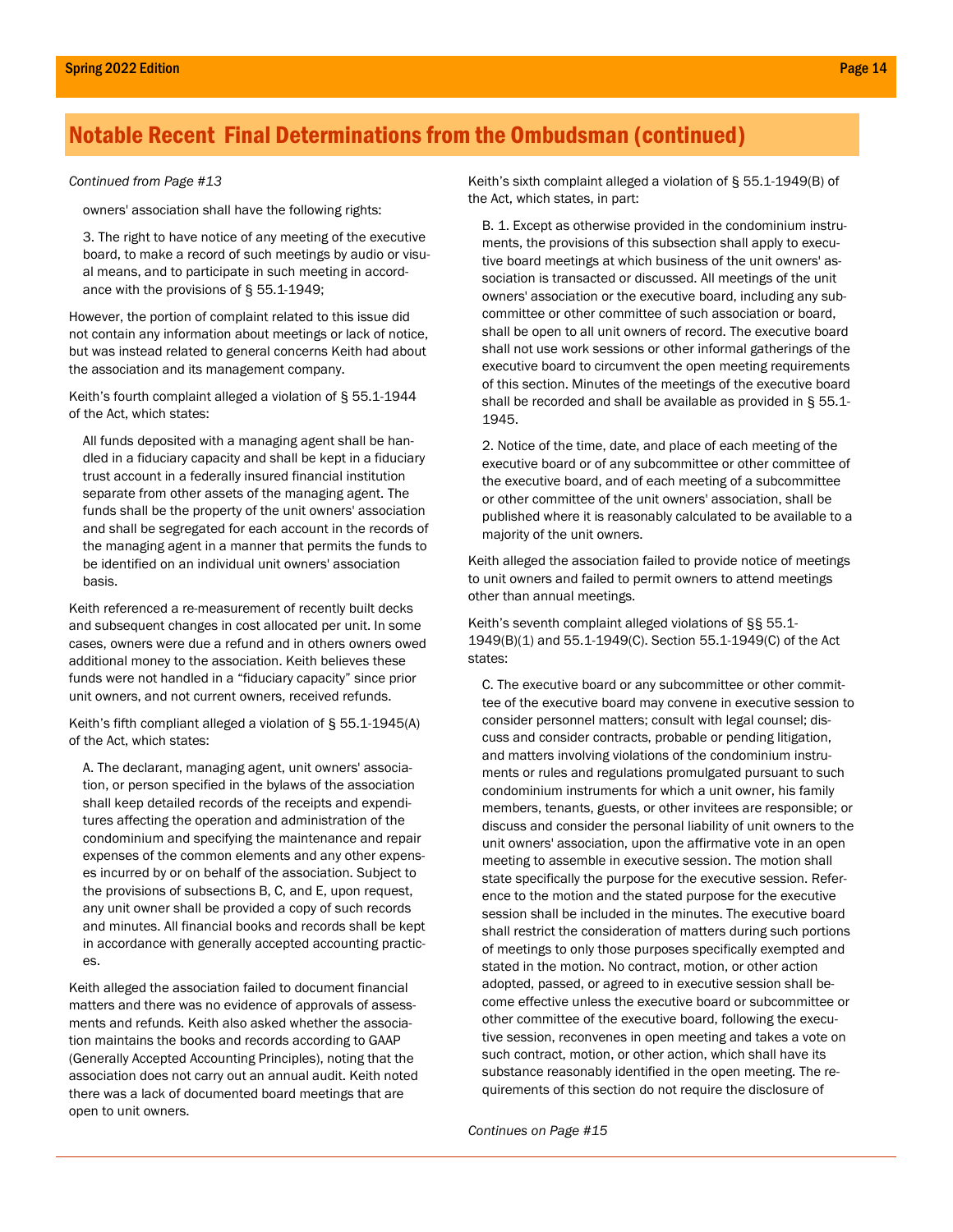#### Continued from Page #14

information in violation of law.

According to Keith, the association's board failed to hold official board meetings. Keith claimed the association president said there had been no official board meetings other than organizational meetings since June 2019. Keith alleged the board has informal communications by phone or email to conduct business and make decisions; and that these interactions were not documented and not communicated to owners. Keith questioned how the board could oversee management of the association, makes decisions, and perform annual reviews of insurance policies and reserve funding without meetings. Keith said no documentation of board decisions relative to her questions was made available to her upon request.

Keith's eighth complaint alleged that unit owners are not permitted time during meetings to comment on association matters, in violation of § 55.1-1949(D) of the Act, which states:

D. Subject to reasonable rules adopted by the executive board, the executive board shall provide a designated period during each meeting to allow unit owners an opportunity to comment on any matter relating to the unit owners' association. During a meeting at which the agenda is limited to specific topics or at a special meeting, the executive board may limit the comments of unit owners to the topics listed on the meeting agenda.

Keith's ninth complaint alleged a violation of § 55.1-1950(A) of the Act, which states:

A. The executive board shall establish a reasonable, effective, and free method, appropriate to the size and nature of the condominium, for unit owners to communicate among themselves and with the executive board regarding any matter concerning the unit owners' association.

According to Keith, the association failed to provide a reasonable or effective method of communication. Keith contends the association failed to post the names, phone numbers, and email addresses of unit owners, and believes the Facebook account being used does not meet statutory requirements since only 65% of the owners use it and the manager will shut down any communication that gets out of hand. Keith also stated she had not received an emergency number to report after hours issues and does not know who her neighbors are if she needed to communicate with them in an emergency. Keith stated she had not received requested information regarding the main water valve. Keith believes that communications are intentionally stifled, and there is no interactive group communication where all owners can hear the same message. Keith noted that only two board members respond to questions, and that an open position on the board should have been filled per the associ-

#### ation bylaws.

Keith's tenth and eleventh complaints related to insurance, specifically § 55.1-1963 of the Act. The tenth complaint asked several questions related to the association's insurance coverage, and expressed concern that there was insufficient information in the statement and insurance policy to comply with the association bylaws.

The eleventh complaint alleged a violation of § 55.1-1963(C) of the Act which states:

C. When any policy of insurance has been obtained by or on behalf of the unit owners' association, written notice of such obtainment and of any subsequent changes in or termination of the policy shall be promptly furnished to each unit owner by the officer required to send notices of meetings of the unit owners' association. Such notices shall be sent in accordance with the provisions of subsection A of § 55.1-1949.

According to Keith, there has been no evidence that the association communicated any information about the insurance policy to owners over the previous two years. Keith also asserted there is no evidence insurance coverage is discussed, reviewed, or approved by the board on an annual basis. Keith also could find no evidence that coverage had been increased to cover the new decks.

Keith's twelfth and thirteenth complaints pertained to reserves and the association annual budget. The twelfth complaint alleged violation of §§ 55.1-1965(B)(2) and 55.1-1965(B)(3) of the Act, which state:

- B. Except to the extent otherwise provided in the condominium instruments, the executive board shall:
- 2. Review the results of that study at least annually to determine if reserves are sufficient; and
- 3. Make any adjustments the executive board deems necessary to maintain reserves, as appropriate.

Keith alleged the association has provided no evidence the board reviews the reserve study annually, or that there have been any board meetings that have included this review in the minutes since 2019. Keith also alleged there is no evidence any adjustments have been made to the study in the previous four years.

The thirteenth complaint alleged a violation of § 55.1-1965(C) of the Act, which states:

C. To the extent that the reserve study conducted in accordance with this section indicates a need to budget for reserves, the unit owners' association budget shall include:

1. The current estimated replacement cost, estimated remaining life, and estimated useful life of the capital components as defined in § 55.1-1900;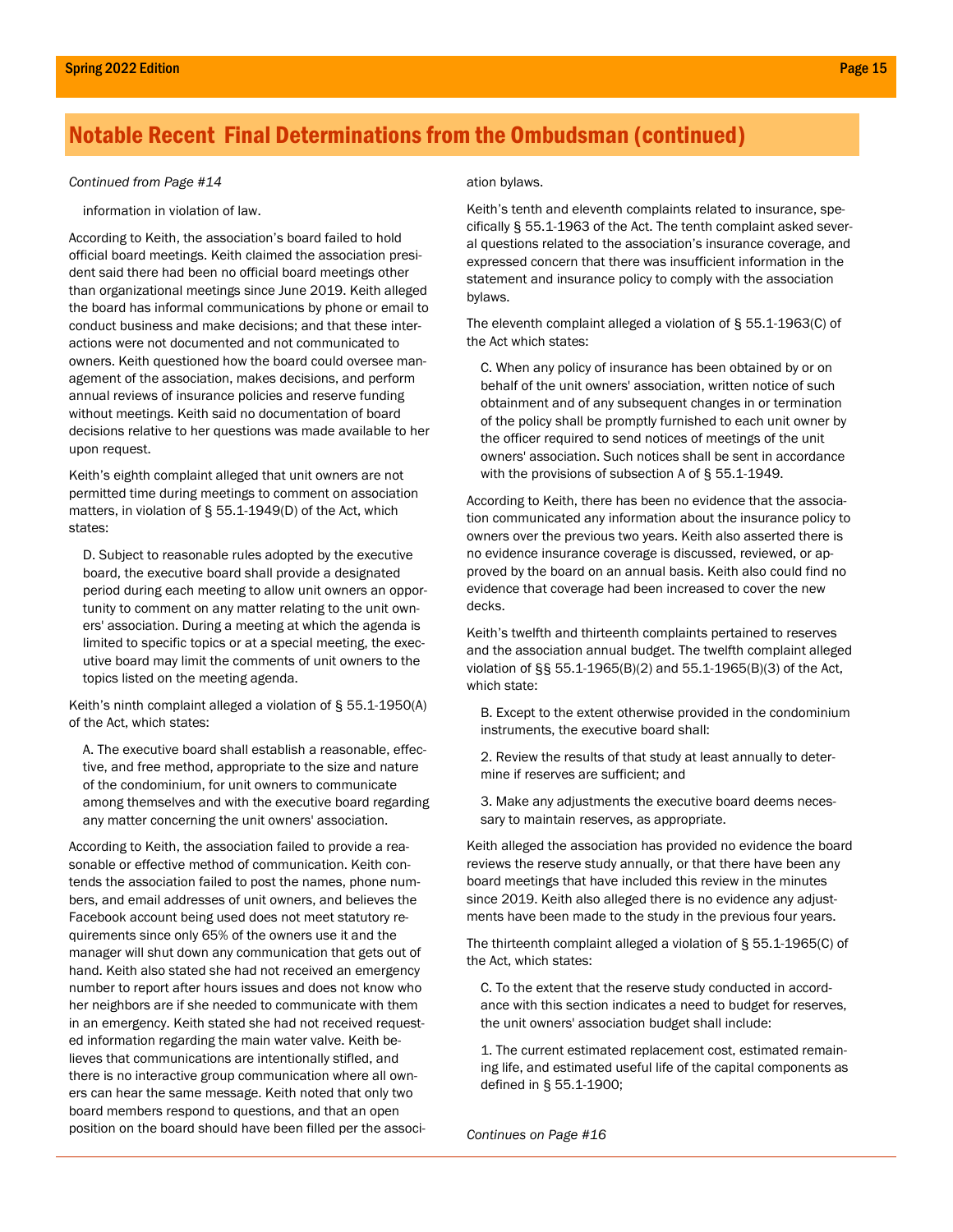#### Continued from Page #15

2. As of the beginning of the fiscal year for which the budget is prepared, the current amount of accumulated cash reserves set aside to repair, replace, or restore the capital components and the amount of the expected contribution to the reserve fund for that fiscal year;

3. A statement describing the procedures used for estimation and accumulation of cash reserves pursuant to this section; and

4. A statement of the amount of reserves recommended in the study and the amount of current cash for replacement reserves.

Keith alleged the association violated the statute by failing to include the statutorily required information in the annual budget.

The association responded to Keith by writing that it had concluded, "…that our association is, or will be, in compliance with the guidelines for all 13 of the specific complaints you filed." The association further wrote that owners will be invited to future board meetings and will be provided an opportunity to speak. The association confirmed the association's insurance policy provided adequate coverage for catastrophic loss. The association asked its insurance agent to provide a summary of coverage, and would post that on the association website.

Regarding Keith's first complaint of an alleged violation of § 54.1-2354.4 of the Code of Virginia, the Ombudsman stated she could not find any documentation of requests for the association compliant procedure prior to June 2021 in the documents included with the Notice of Final Adverse Determination, and, accordingly, could not make a determination that the association failed to have a complaint procedure readily available. The Ombudsman also did not find that complaint procedure failed to have accurate contact information. The Ombudsman stated that the failure to include the complaint procedure in a resale certificate would be a violation of the Common Interest Community Ombudsman Regulations,

The Ombudsman suggested the association update the actual complaint procedure to include the current contact information for the manager, rather than including a separate resolution that could be overlooked.

Regarding Keith's second complaint of an alleged violation of § 55.1-1931, the Ombudsman noted that there is nothing in the statute that requires an association to adopt a process to ensure compliance. In addition, the statute applies to an owner's responsibility, not the association or board of directors. The Ombudsman further noted that neither conducting a structural review nor adequately funding reserves is required under this statute. A reserve study is required every

five years, and the association had completed one within the past five years.

The Ombudsman determined that Keith's third complaint regarding failure to provide notice of meetings was supported by the meeting minutes for two organizational meetings held immediately after two separate annual meetings. The association claimed that it had not held any other meetings than the two organizational meetings and that business, other than appointment of directors, was discussed in the meetings. A review of the meeting minutes showed, however, that in addition to appointing officers, the board approved minutes and the annual budget. The Ombudsman noted that these meetings should have been open to the membership and notice should have been provided. The Ombudsman reminded the association of its obligation to provide notice of any meeting, whether it is a work session, subcommittee meeting, committee meeting, board meeting, or unit owners meeting.

Regarding Keith's fourth complaint alleging a violation of § 55.1- 1944, the Ombudsman determined that this was a misapplication of the statute, as the statute addresses funds deposited with a managing agent. The statute does not address the manner in which those funds will be disbursed, nor does it provide any guidance regarding the association's decision to assess monies for the deck project, or refund monies for the project.

The Ombudsman determined there was no evidence to support Keith's fifth complaint alleging a violation of § 55.1-1945(A), and the complaint did not include requests demonstrating Keith had requested financial documents and not been provided them. Part of Keith's complaint asked questions, rather than made allegations, so a determination could not be made. The Ombudsman noted that associations, unless mandated under their governing documents, are not required to perform audits, nor must they adhere to GAAP. Instead, the language in the statute requires associations follow generally accepted accounting practices, which is not a specific method of accounting, or is it defined.

Regarding Keith's sixth and seventh complaints, alleging violation of meeting notice and open meeting requirements, the Ombudsman stated that associations are not required to send out notice of board meetings unless the governing documents require it. Instead, associations must post notice of meetings. The association should make all meetings open to owners, and should provide appropriate notice depending on whether it is a board meeting or a unit owners meeting. The Ombudsman added that board member communication by phone or email is not a violation of common interest community law, and is often necessary to handle the sometimes pressing business of the association. However, such communication should not take the place of regular board meetings. Decisions made by phone or email may not be binding unless permitted under the governing documents; or an incorporated association has the authority to do so under the Nonstock Corporation Act.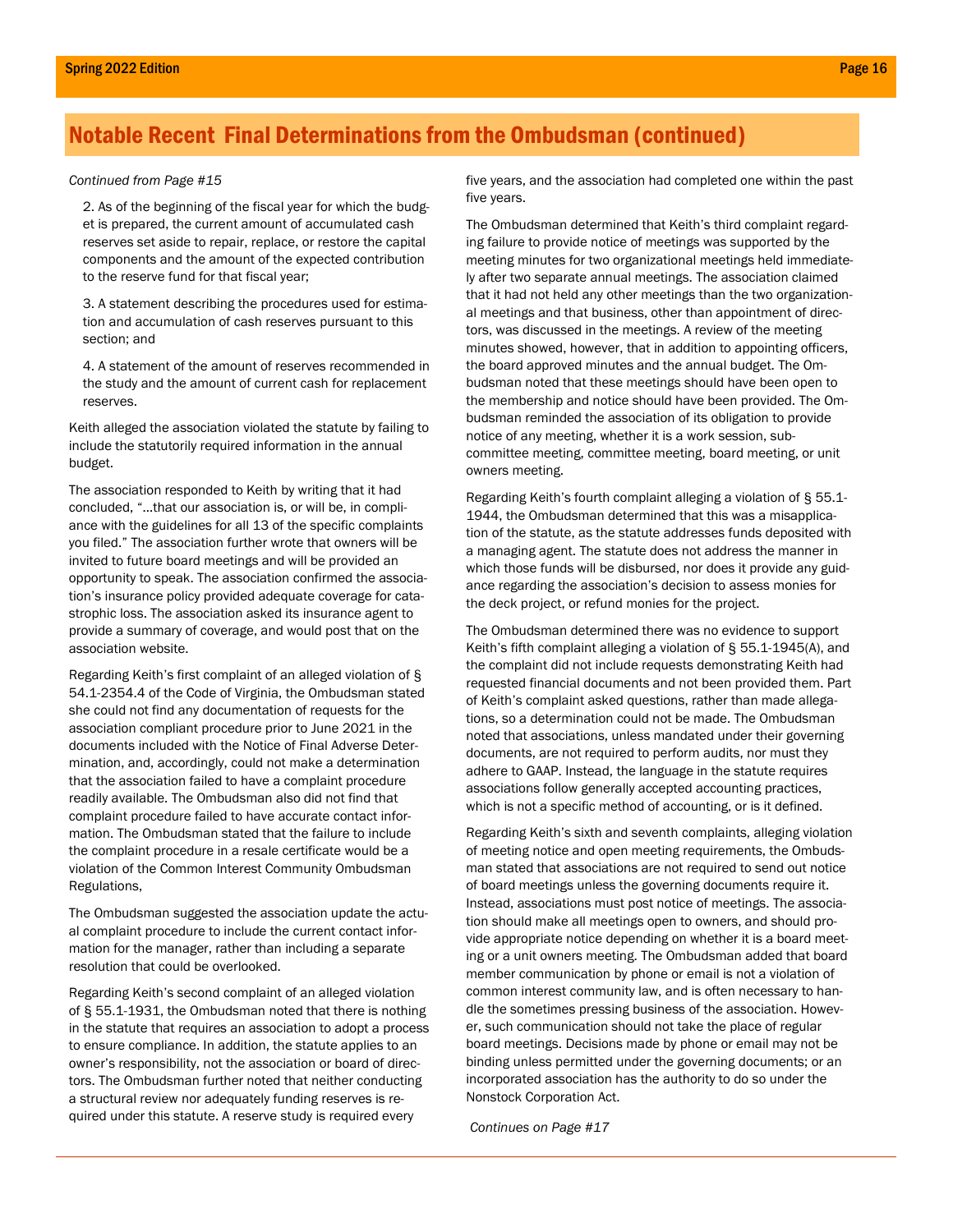The Ombudsman determined there was no evidence to support Keith's eighth complaint alleging a violation of § 55.1- 1949(D), and if no board meetings had been held in the past year or attended by owners, it would be difficult to prove. The Ombudsman noted that associations must provide an opportunity for owners to comment at board meetings as required under § 55.1-1949(D).

Regarding Keith's ninth complaint of an alleged violation of § 55.1-1950(A), the Ombudsman noted the statute does not state what percentage must actively use a method of communication; only that it must be free, reasonable, effective, and appropriate to the size and nature of the condominium. The Ombudsman stated that her office cannot determine what is reasonable or effective since those terms are not defined in the Code of Virginia, but the association's Facebook account appears to allow owners to communicate among themselves, and to communicate with the board. The Ombudsman noted there is nothing in the statute that requires the board to respond to such communications. The Ombudsman further noted that whether the association provides an emergency number for after-hours problems is not governed by common interest community law. As to the issue of publication of emails and phone numbers, the Ombudsman stated:

While the question regarding emails and phone numbers really does not pertain to this statute, I will note that in many associations, emails and phone numbers are not distributed due to their private nature. Associations do have to provide access to their association member list if requested in accordance with §55.1-1945, but under that statute, "Individual unit owner or member files, other than those of the requesting unit owner, including any individual unit owner's files kept by or on behalf of the unit owners' association" can be withheld from examination or copying. Emails and phone numbers are often considered part of an individual owner's file.

The Ombudsman determined that the allegations related to Keith's tenth complaint were not violations of § 55.1-1963, and stated that while the law does require an association to provide notice when it obtains insurance or changes its policy, there was no evidence in the complaint that there were any changes in the policy that would require notification.

As to Keith's eleventh complaint, the Ombudsman indicated that it is not a specific requirement under the law for an association to review its insurance to make certain it has adequate coverage. Further, the Ombudsman stated the Act does not specify what information must be contained in an insurance policy, and so her office could not determine the sufficiency of the information in the policy.

Regarding Keith's twelfth complaint, the Ombudsman indicated it was difficult to determine if the association had re-

Continued from Page #16 continued from Page #16 considered necessary based on that review. Though Keith believes the association failed to follow these requirements, the Ombudsman was not certain there is way to prove this. The Ombudsman suggested there should be some evidence of such a review, such as part of minutes from a board meeting or similar.

> Regarding Keith's thirteenth complaint, the Ombudsman stated that the association appeared not to have included in its annual budget the information required by § 55.1-1965(C) – (i) the current estimated life, estimated remaining life, and estimated useful life of the capital components; (ii) the current amount of accumulated cash reserves, and the expected contribution to those reserves; (iii) a statement describing the procedures used for estimation and accumulation of the reserves; and (iv) a statement of the amount of reserves recommended in the study and the amount of current cash for the reserves.

> The Ombudsman notified the association that it (i) needs to ensure it includes a copy of the association complaint procedure in any resale certificate it issues; (ii) must provide notice to owners of all meetings, whether board meetings or annual meetings; (iii) make certain it reviews the reserve study on an annual basis and adjusts as needed; and (iv) must follow provisions applicable to association budgets in § 55.1-1965 of the Code of Virginia.

#### File Number 2022-01767, Johnson / Ruxton Services, Inc.

Determination issued on March 16, 2022.

The Complainant (Johnson) alleged the association violated § 55.1-1835 of the Property Owners' Association (POA) Act when it allowed the association to be automatically terminated as a Virginia corporation for failure to file its 2019 State Corporation Commission (SCC) Annual Report.

The association responded to the complaint by stating Johnson had misinterpreted the POA Act, and noted that § 55.1-1835 applied to the Common Interest Community Board Annual Report, not the annual report required by the SCC. The association further responded that the POA Act does not require associations to be incorporated. The association also stated the association's corporate status was reinstated with no repercussions.

In her determination, the Ombudsman stated it appeared Johnson misunderstood the application of § 55.1-1835 of the POA Act. Section 55.1-1835 requires an association to file an annual report with the Common Interest Community Board. Filing an annual report with the SCC is entirely separate issue that is governed by the Virginia Nonstock Corporation Act, which is not common interest community law and does not fall under the authority of the Ombudsman's office. The Ombudsman confirmed the association was current in filing its annual report with the Common Interest Community Board. The Ombudsman determined the association was not in violation of § 55.1-1835 of the POA Act.

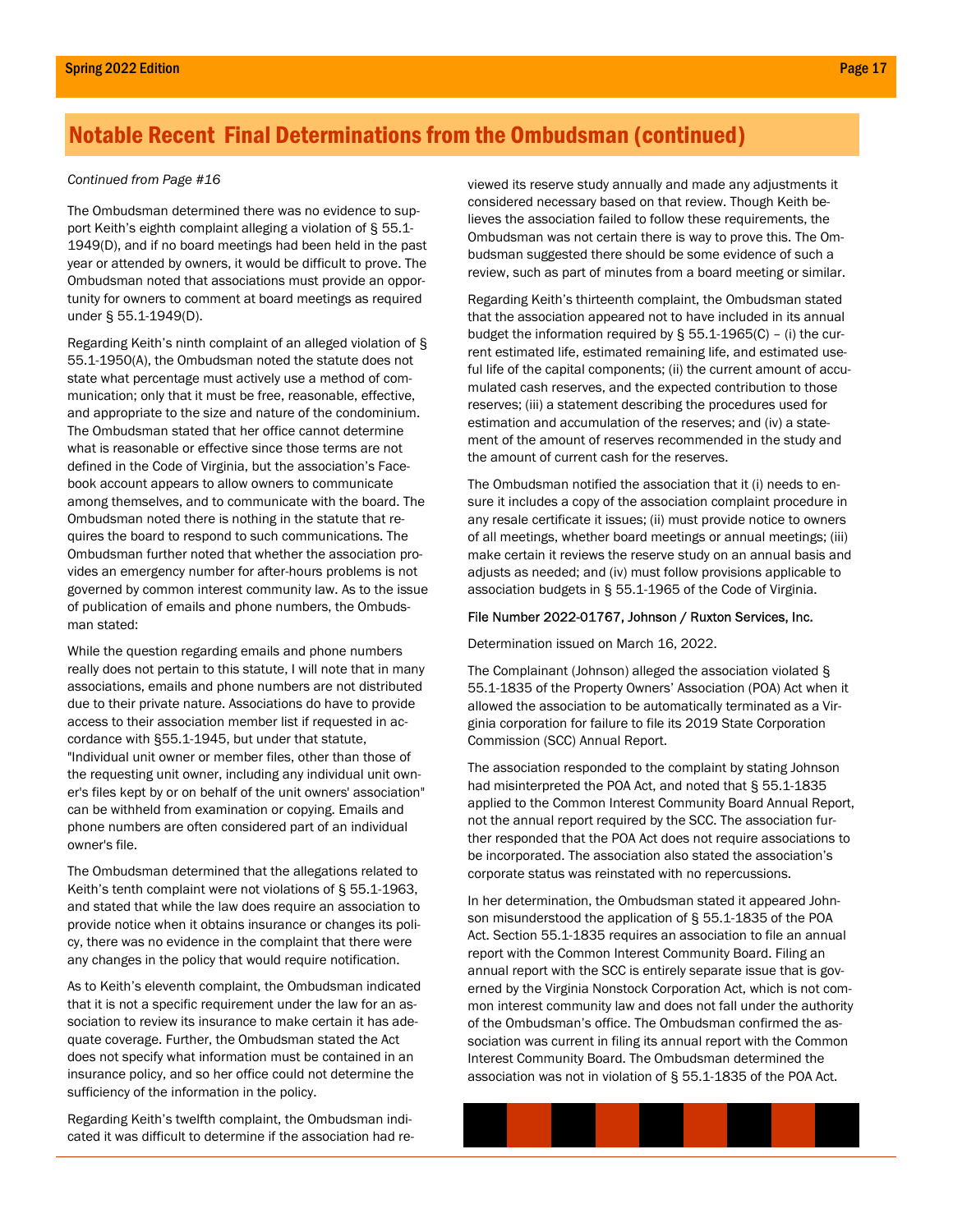### Trends in Fair Housing: Discrimination Based on Familial Status, Neighbor-to-Neighbor Disputes, and Your Association's Obligation to Protect Residents' Rights

This article originally appeared in the March 2022 edition of Quorum™ - a publication of the Washington Metropolitan Chapter of the Community Associations Institute (WMCCAI) (www.caidc.org). Reprinted with permission.

#### By Lindsey Davis, ESQ. & Lauren Ritter, ESQ.

Lindsey is an associate attorney with the law firm of Chadwick, Washington, Moriarty, Elmore & Bunn, P.C. Her practice is devoted to the representation of community associations across Virginia, including general counseling as well as litigation services. She is an active member of WMCCAI's Education Committee.

Lauren is an associate attorney at Chadwick, Washington, Moriarty, Elmore & Bunn, P.C. She provides general counseling and representation, as well as litigation services, to community associations across Virginia. She is Co-Chair of the Public Outreach Committee and co-leads the annual Scholarship Program for high school seniors.

Fair housing laws exist primarily on two levels: state and federal. Under the federal Fair Housing Act (Title VIII of the Civil Rights Act of 1968), community associations are prohibited from engaging in discrimination against seven protected classes of people: race, color, national origin, religion, sex, familial status, and disability. State-level fair housing laws in Maryland, Virginia and DC expand upon these seven federally protected classes.<sup>1</sup>

#### Discrimination Based on Familial Status

Picture this: It's maybe 2003, the sun is out, and you are at the community pool with the family. Life is good. The lifeguard blows the whistle, signaling break time. Kids hurry back to their seats, while adults enjoy "adult swim only", exclusive pool time. But this is simply a memory, and "adult swim only" is a thing of the past.

Fair housing laws prohibit discrimination in association policies based on familial status, which includes families with children under the age of 18. As a result, associations must be careful not to adopt overly restrictive rules regarding children's use of the common areas. Courts have held that association rules which broadly require adult supervision of children in all community

facilities are prima facie discriminatory. Justifying broad rules with general safety concerns is often a losing argument, as courts have held that rules must use the "least restrictive" means to achieve their goals.

Associations must articulate a legitimate, non-discriminatory reason for its policy to overcome a finding of prima facie discrimination. As such, a preference for "peace and quiet" during adult swim is not valid justification for denying pool access to children.<sup>2</sup> In contrast, rules requiring adult supervision for young children while swimming are valid due to legitimate safety concerns. With respect to other community facilities, courts have found that the presence of dangerous and heavy equipment may be a valid safety concern to prevent young children from using an association gym but denying access to a laundry room or business center does not present the same safety concerns which would justify a "no kids" restriction.

Below are some best practices for community associations to follow when adopting new rules:

• Inclusive Language. Avoid singling out groups of residents or using the word "children." Focus on behavior and not a description of the group engaging in the behavior.

• Least Restrictive Means. Ensure that the rule is using the least restrictive means possible to achieve its goal. If there are specific safety hazards, tailor the rule to those concerns.

• Transparency. Explain the reasoning behind new policies and state the justification for them. This will help the community get behind the change with deeper understanding.

• Confer with Legal. If you are having trouble determining if a rule might violate fair housing laws, consider discussing the matter with association legal counsel.

#### Continues on Page #19

Discrimination in the fair housing context can include any actions taken by the association or, in some contexts, actions permitted by the association that adversely affect a resident's right to use and enjoy their housing facilities.

1 Virginia Fair Housing Law (Virginia Code § 36-96.1 et seq.) also includes elderliness, source of funds, sexual orientation, gender identity, and military status. Maryland Fair Housing Law (State Government Article, §20-702, Annotated Code of Maryland) also includes marital status, sexual orientation, source of income, and gender identity; there are additional protected classes in Maryland that are specific to local jurisdictions. DC Fair Housing Law (D.C. Human Rights Act of 1977) also protects age, marital status, personal appearance, sexual orientation, gender identity, and political affiliation, as well as additional traits that are applicable to some areas, including matriculation, family responsibilities, genetic information, source of income, place of residence or business, status as victim of intrafamily offense, credit information, and status as victim or family member of victim of domestic violence, a sexual offense or stalking.

2 See Landesman v. Keys Condominium Owners Ass'n, 2004 WL 2370638.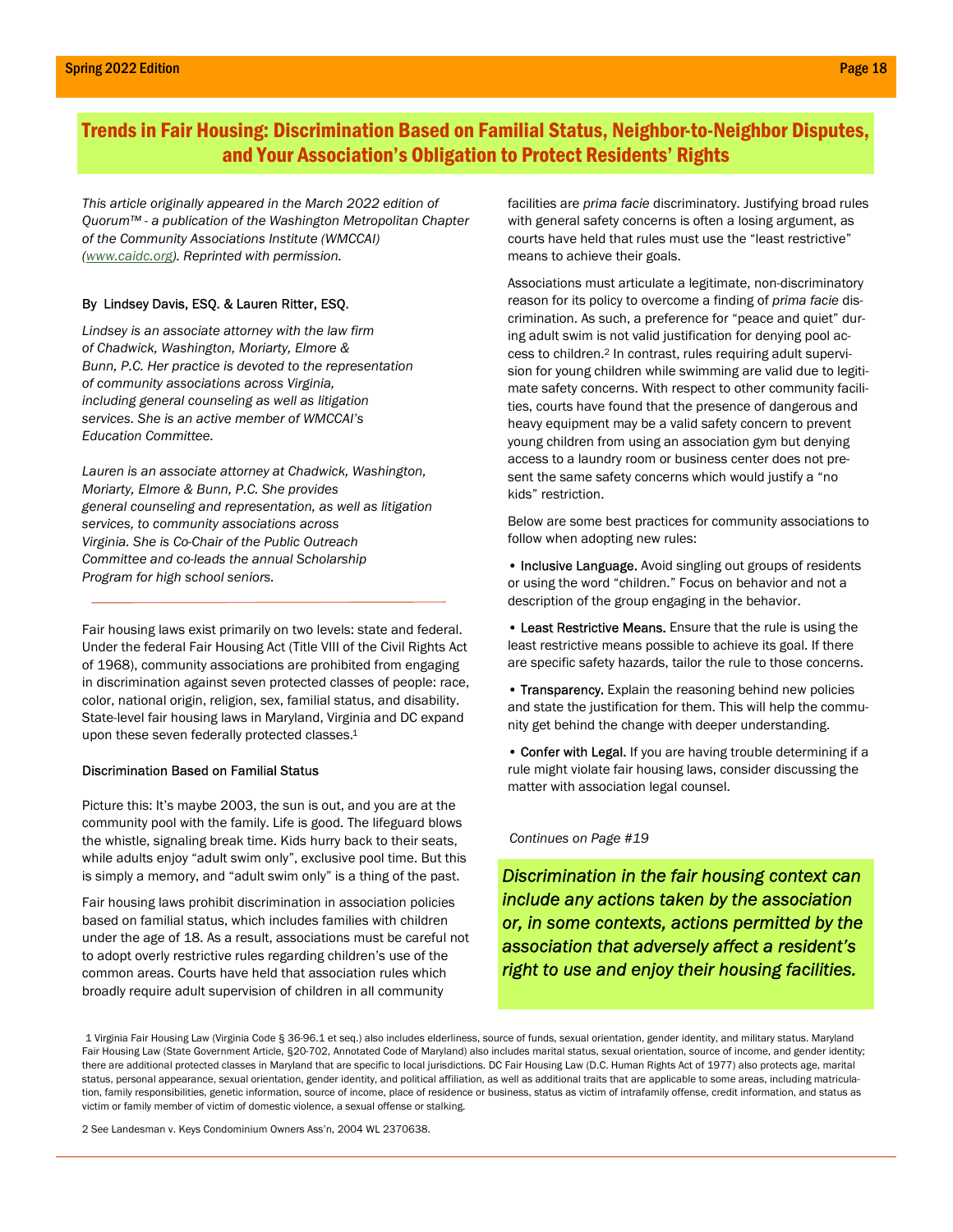### Trends in Fair Housing (Continued)

#### Continued from Page #18

#### "Neighbor-to-Neighbor" Disputes and Association Obligations to Protect Resident Rights

It is not uncommon for disputes to arise between neighbors—it can be something as mild as disagreement over a fence location or something as serious as a claim of purposeful class-based harassment. As a general rule, associations should avoid becoming involved in most neighbor-to-neighbor disputes. However, some situations may transform from a simple dispute into a claim of creation of a hostile housing environment.

A hostile housing environment occurs when an association subjects a resident to (or allows a resident to be subjected to) pervasive or severe unwelcome conduct that is grounded in a legally protected characteristic, with that conduct interfering with the resident's use and enjoyment of their housing. Associations are required to intervene in hostile housing environments to protect residents' civil rights and prevent discrimination against protected classes.

In 2016, the U.S. Department of Housing and Urban Development (HUD) amended its federal housing regulations to establish potential association liability arising out of certain neighbor-to-neighbor disputes. Now, under 24 C.F.R § 100.7(iii), an association is directly [liable] for "[f]ailing to take prompt action to correct and end a discriminatory housing practice by a third-party, where the person knew or should have known of the discriminatory conduct and had the power to correct it."

When considering neighbor-to-neighbor disputes that include claims of harassment by one resident against another, an association board should carefully analyze and investigate the specific facts of the situation. Per HUD regulations, an association can be held liable if:

- 1. the harassment is based on a protected class status;
- 2. the association knew or should have known of the harassment;
- 3. the association had the power to correct and end the harassment; and
- 4. the association failed to take prompt action to correct and/or end the conduct.

If a board is ever concerned that a neighbor-to-neighbor dispute includes harassment based on protected class, it should consult with their legal counsel. Violations of fair housing laws and HUD regulations can lead to high penalties for associations. These situations should be treated with an abundance of caution.

Familial status discrimination and "hostile housing environment" claims are among the most pervasive issues arising in fair housing law during the last few years. These issues are often poorly understood, with residents usually believing that every form of "harassment" by a disagreeable neighbor rises to the level of a discrimination claim. While this is not often the case, it iscritical that boards and managers understand the playing field, so they can get the right advice when they need it.

#### Recent Cease and Desist Actions

| At its meetings held on September 23, 2021,<br>and March 3, 2022, the Board imposed a tem-<br>porary cease and desist order against the de-<br>clarant for the following condominium registra-<br>tion due to non-compliance with the registra-<br>tion requirements in the Virginia Condominium<br>Act. Under the terms of the order, declarant<br>must cease and desist from sales of condomin-<br>ium units until it comes into compliance.<br>You may refer to the Board's website for the<br>most up-to-date information regarding active<br>cease and desist orders. | The Tiber, a Luxury Condominium<br>(Registration No. 0517120118)<br>Richmond, VA<br>Declarant: Libbie Guthrie Company, LLC<br>Order adopted on September 23, 2021<br>(Compliance Obtained on October 4, 2021) | The Atrium at Metrowest Condominium<br>(Registration No. 0517131188)<br>Fairfax, VA<br>Declarant: Pulte Home Company, LLC<br>Order adopted on September 23, 2021<br>(Compliance Obtained on October 1, 2021) |
|----------------------------------------------------------------------------------------------------------------------------------------------------------------------------------------------------------------------------------------------------------------------------------------------------------------------------------------------------------------------------------------------------------------------------------------------------------------------------------------------------------------------------------------------------------------------------|---------------------------------------------------------------------------------------------------------------------------------------------------------------------------------------------------------------|--------------------------------------------------------------------------------------------------------------------------------------------------------------------------------------------------------------|
|                                                                                                                                                                                                                                                                                                                                                                                                                                                                                                                                                                            | Saunders Station, a Condominium<br>(Registration No. 0517131057)<br>Henrico, VA<br>Declarant: Stanley Martin Homes, LLC<br>Order adopted on September 23, 2021<br>(Compliance Obtained on October 7, 2021)    | <b>Colley Condominiums, a Condominium</b><br>(Registration No. 0517080185)<br>Norfolk, VA<br>Declarant: Colley Condominiums, LLC<br>Order adopted on March 3, 2022                                           |
| Summerhill at Stony Point Condominium<br>(Registration No. 0517860169)<br>Richmond, VA<br>Declarant: RHS Management Corporation<br>Order adopted on September 23, 2021<br>(Compliance Obtained on December 14, 2021)                                                                                                                                                                                                                                                                                                                                                       | One Monument Avenue, a Condominium<br>(Registration No. 0517131135)<br>Richmond, VA<br>Declarant: RICdI1, LLC<br>Order adopted on March 3, 2022                                                               | The Loggias at Cape Charles Condominium<br>(Registration No. 0517131229)<br>Cape Charles, VA<br>Declarant: 209 Mason LLC<br>Order adopted on March 3, 2022                                                   |